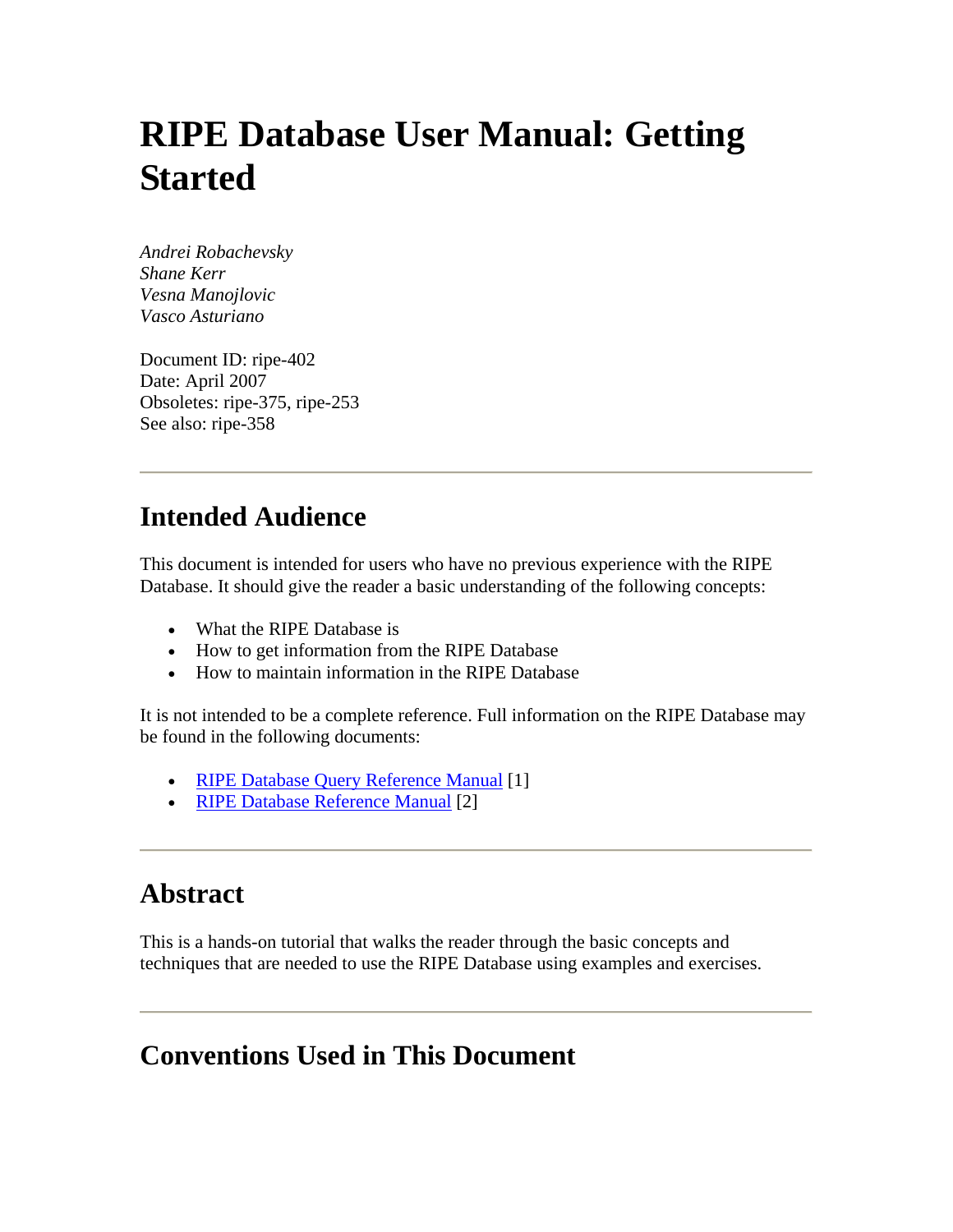We use <label> for a placeholder or to indicate syntax.

We use [option] to indicate an optional text or command argument.

We use a **bold** font to indicate an object type.

We use "attribute:" to indicate an attribute of an object.

"RIPE Database" usually means the interface software rather than the information in the database. Where there may be any doubt, this manual will make clear what is being discussed.

## **Table of Contents**

- [1.0 The RIPE Database](#page-2-0)
- [1.1 Database Objects](#page-2-0)
- [1.2 TEST Database](#page-2-0)
- [2.0 How to Get Information from the TEST Database](#page-3-0)
- [2.1 Web Queries](#page-3-0)
- [2.2 Making Simple Queries](#page-3-0)
- [3.0 How to Maintain Information in the RIPE Database](#page-4-0)
- [3.1 Selecting the Database](#page-4-0)
- [3.2 Creating Objects](#page-5-0)
- [3.3 Registering Contact Information](#page-6-0)
- [3.4 Registering Authentication Information](#page-9-0)
- [3.5 Protecting Your Contact Information](#page-13-0)
- [3.6 Locating Network Assignments](#page-17-0)
- [3.7 Recording Network Assignments](#page-20-0)
- [3.8 Modifying the INETNUM object](#page-23-0)
- [3.9 Deleting Objects](#page-25-0)
- [4.0 Extra Features](#page-28-0)
- [4.1 Keeping a Password in](#page-28-0) *webupdates* Memory
- [4.2 Edit an Object in Text-Based View Using](#page-28-0) *webupdates*
- [4.3 Updates By E-mail](#page-30-0)
- [4.4 Whois Client](#page-32-0)
- [4.5 Important Query Flags](#page-32-0)
- [5.0 Using the Production RIPE Database](#page-34-0)
- [6.0 Where to Learn More](#page-35-0)
- [6.1 Help](#page-35-0)
- [6.2 Database FAQ](#page-35-0)
- [6.3 RIPE Database Documents](#page-35-0)
- [6.4 LIR Training Courses](#page-35-0)
- [6.5 Specific Questions](#page-36-0)
- [References](#page-36-0)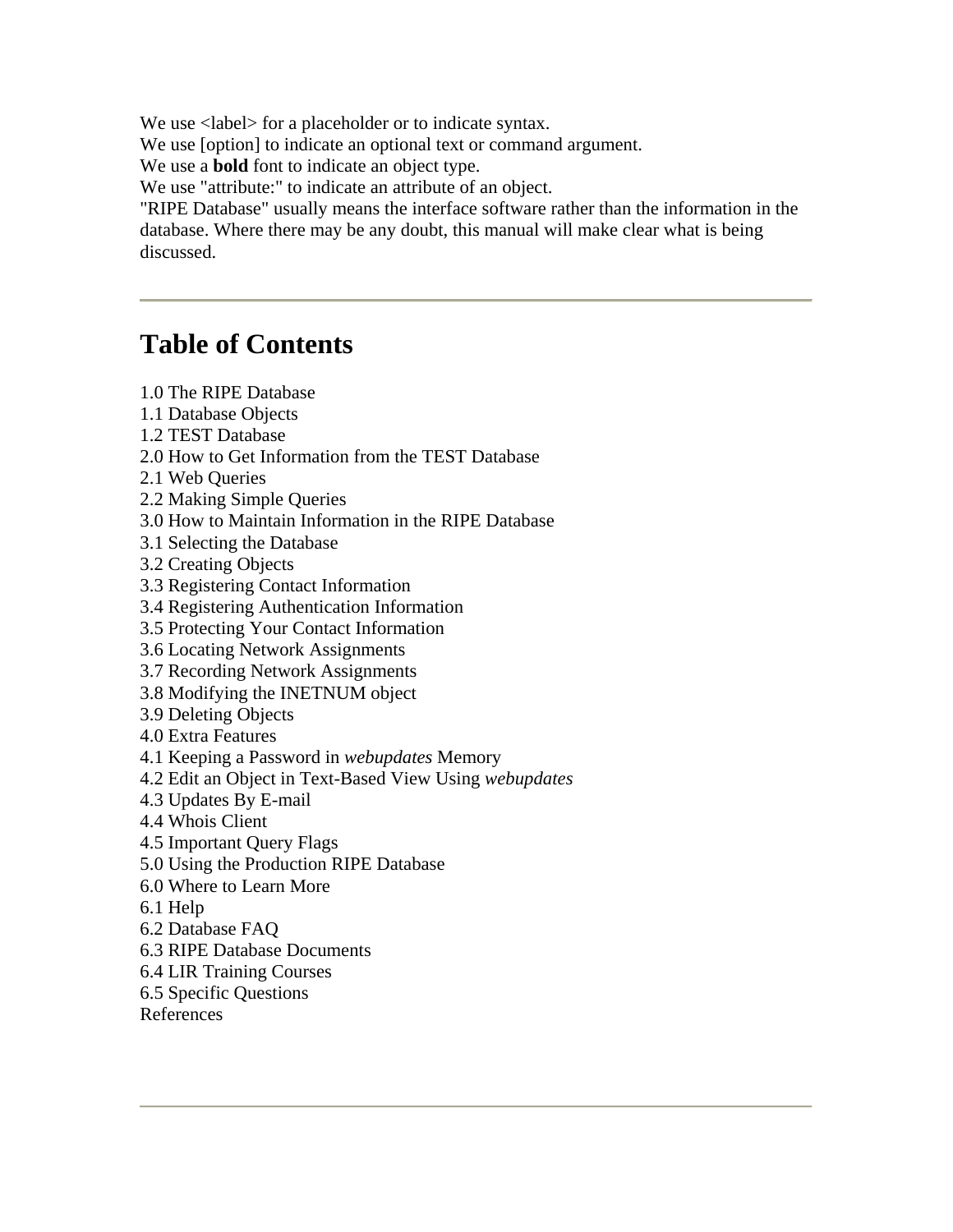## <span id="page-2-0"></span>**1.0 The RIPE Database**

The RIPE Network Management Database, often called the 'RIPE Database' is a public database that contains information about registered IP address space and AS Numbers, routing policies, and reverse DNS delegations in the RIPE NCC service region. It is used for Internet network management.

### **1.1 Database Objects**

Records in the RIPE Database are called "objects". Each object is a list of "attributevalue" pairs displayed in plain text. An example:

| person:<br>address: | John Smith<br>Example LTD<br>High street 12<br>St.Mery Mead<br>Essex, UK |
|---------------------|--------------------------------------------------------------------------|
| phone:              | +44 1737 892 004                                                         |
| $e$ -mail:          | john.smith@example.com                                                   |
| $nic$ - $hdl$ :     | JS1-TEST                                                                 |
| remarks:            | *******************************                                          |
| remarks:            | This object is only an example!                                          |
| remarks:            | *******************************                                          |
| $abuse-mailbox:$    | abuse@example.com                                                        |
| changed:            | john.smith@example.com 20051104                                          |
| source:             | TEST                                                                     |

This is a **person** object for John Smith. The attributes are "person:", "address:", "phone:" and so on. An attribute name always starts in the first column, and ends with a colon (:). Everything after the colon is the value.

Objects can store information about different resources. For example:

| <b>Network Management Resource</b> | Object types               |
|------------------------------------|----------------------------|
| <b>IP</b> Address Ranges           | inetnum, inet6num          |
| <b>Routing Policies</b>            | aut-num, route, route6     |
| <b>Reverse DNS Delegations</b>     | domain                     |
| Contact Information                | person, role, organisation |
| Authentication Information         | mntner                     |

#### **1.2 TEST Database**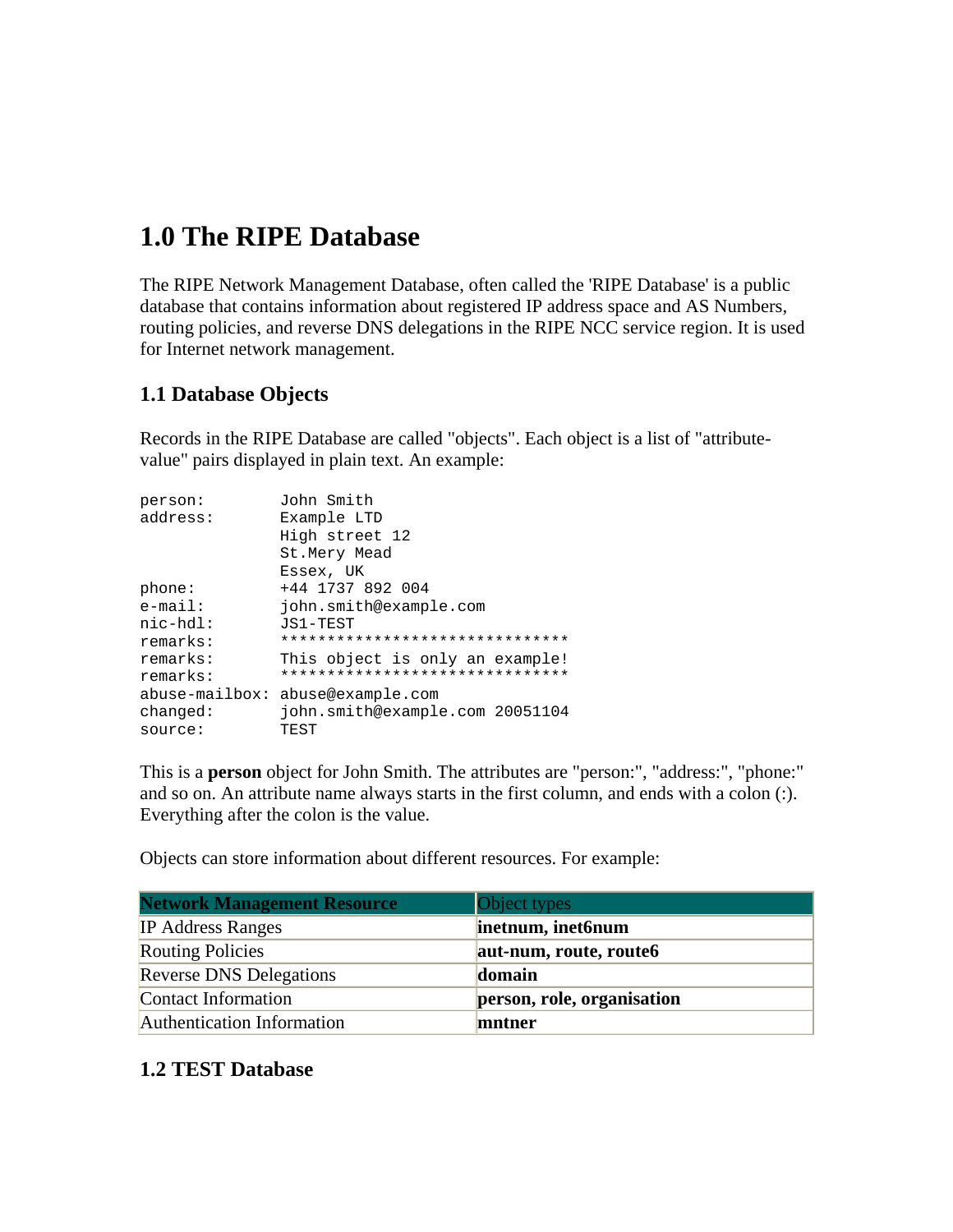<span id="page-3-0"></span>The RIPE NCC provides a TEST Database where users can learn how to use the whois database software. The TEST Database uses the same software as the RIPE Database, but changes in one do not affect the other. The data in the TEST Database is not a copy of the real data in the RIPE Database and is provided purely for learning purposes.

All examples below use the TEST Database. However, all procedures described are the same for the RIPE Database. In section 5.0 Using the Production RIPE Database, we will explain what the differences are when using the RIPE Database. Do not use the production RIPE Database for testing purposes. It is good practice to delete all objects you have created in the TEST Database when you have finished the exercises in this guide.

## **2.0 How to Get Information from the TEST Database**

## **2.1 Web Queries**

The simplest way to get information from the TEST Database is to use the web interface available at:

<http://www.ripe.net/perl/test-whois>

#### **2.2 Making Simple Queries**

To query for a particular object the user specifies its "primary key:". This is an attribute value that identifies a unique occurrence of the object type.

| <b>Object Type</b> | <b>Primary Key Attribute</b> | <b>Example Primary Key Value</b> |
|--------------------|------------------------------|----------------------------------|
| inetnum            | "inetnum:"                   | $193.0.0.0 - 193.0.0.255$        |
| inet6num           | "inet6num:"                  | 2001:0610:0240::/42              |
| person             | "nic-hdl:"                   | <b>IS1-TEST</b>                  |

#### *Example:*

We are going to query for the **person** object with the "nic-hdl:" attribute JS1-TEST. Type the following in the query box:

js1-test

The reply includes the object in section  $1.1$  Database Objects. Note that the attribute value is not case-sensitive.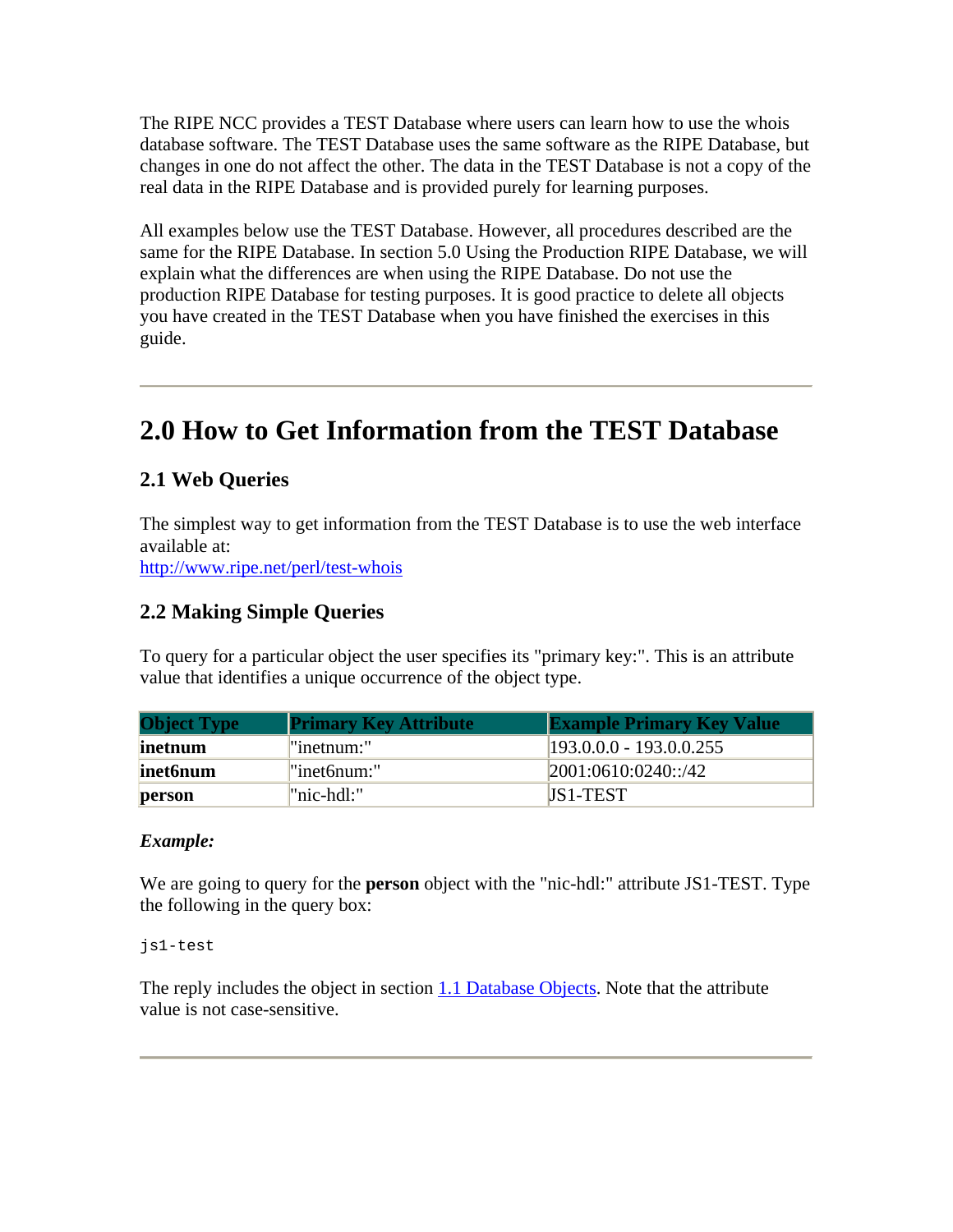## <span id="page-4-0"></span>**3.0 How to Maintain Information in the RIPE Database**

The RIPE Database is used for storing information about Internet resources. You will need to create objects in the database to document your usage of these resources.

Objects in the RIPE Database must reflect the current state of the resources they describe. It is important to modify objects as the details of resources change, or delete objects if resources are no longer used. When IP addresses are assigned to customers, or new staff members are appointed as contacts, it is important to create new objects to reflect this in the database.

You can make updates to the database by using the online update interface (*webupdates*) available at:

<https://www.ripe.net/fcgi-bin/webupdates.pl>

With *webupdates*, users can directly create, modify or delete database objects using automated processing. After you submit an object update, the screen will return a complete report of the requested operation.

If there were any errors, the update will fail, and the report will describe the reason(s) for this failure. If the error report does not help you resolve the problem, you can send a copy of it to <[ripe-dbm@ripe.net](mailto:ripe-dbm@ripe.net)>. A RIPE NCC customer support representative will help you resolve the problem.

The following sections describe the process of creating and maintaining objects in the TEST Database. By the end of this document, you will have learned how to create and protect an object representing a network assignment.

#### **3.1 Selecting the Database**

Throughout much of this document, you will learn how to perform modifications using the TEST Database. Before each update is performed, you need to select the TEST Database as source in *webupdates*.

To select the TEST Database as source, go to: <https://www.ripe.net/fcgi-bin/webupdates.pl>

Click **[Select Source]** in the header of *webupdates*: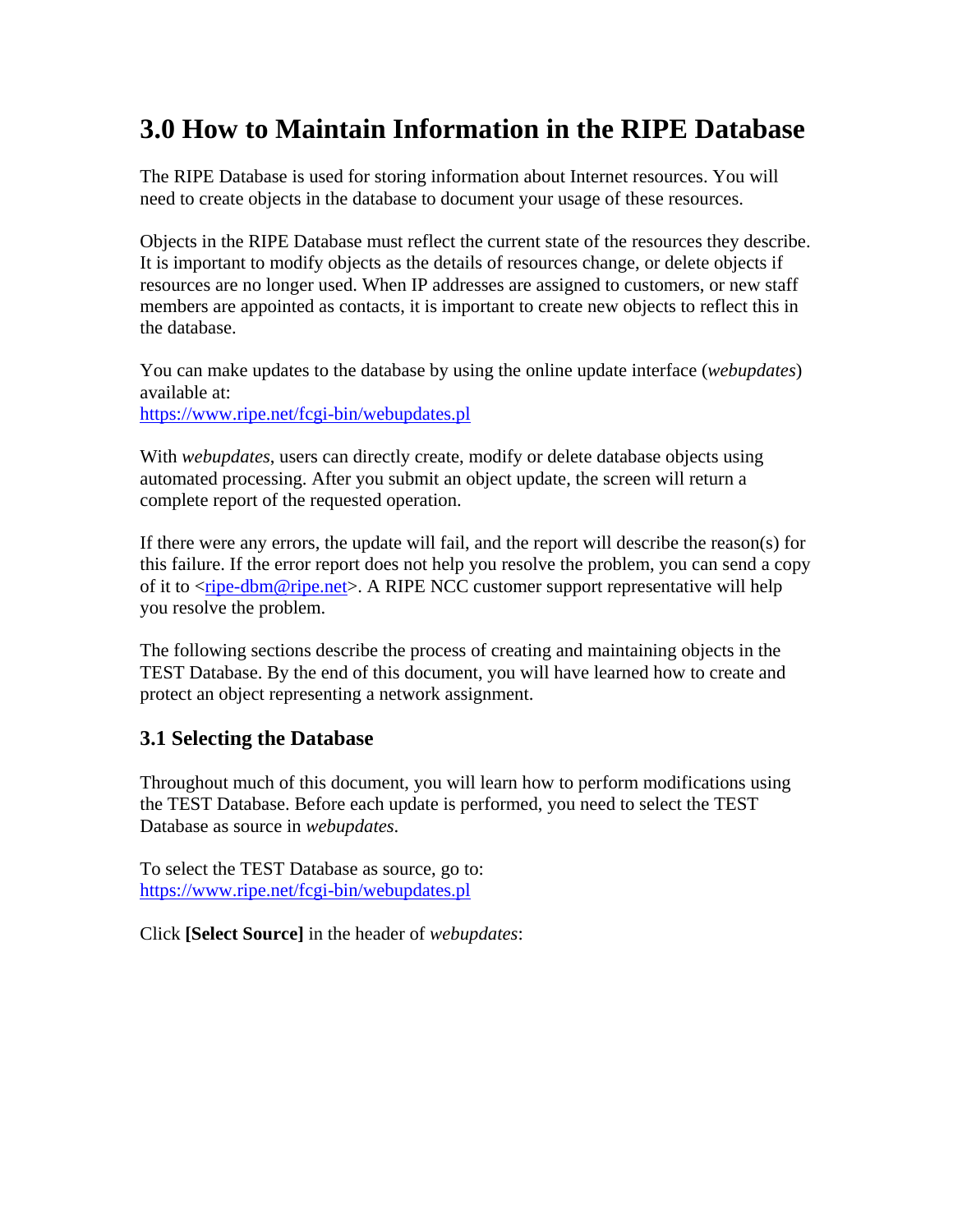<span id="page-5-0"></span>

| <b>Updating the RIPE Database</b>                                                                       |                                                                                                                           |
|---------------------------------------------------------------------------------------------------------|---------------------------------------------------------------------------------------------------------------------------|
| you are here: home >> RIPE Database >> Webupdates                                                       |                                                                                                                           |
|                                                                                                         | [Help] [Add] [Edit] [Authorisation] [Select Source] [Query Database] [Copyright]<br><b>Updating RIPE TEST Database</b>    |
| <b>Select Source</b>                                                                                    |                                                                                                                           |
|                                                                                                         | <b>Current Configuration:</b>                                                                                             |
| Source:                                                                                                 | <b>TEST</b>                                                                                                               |
| <b>Update Url:</b>                                                                                      | http://www.ripe.net/syncupdates-test                                                                                      |
| <b>Query Host:</b>                                                                                      | test-whois.ripe.net                                                                                                       |
| Query Port:                                                                                             | 43                                                                                                                        |
| Query Url:                                                                                              | http://www.ripe.net/fcgi-bin/test-whois                                                                                   |
| <b>RIPE TEST Database</b><br>We continue to monitor this service and investigate any issues that occur. | Select Update Source<br>M                                                                                                 |
| If you encounter any problems while using webupdates, please let us know.                               |                                                                                                                           |
| subject line (and nothing else).                                                                        | For details about our e-mail update interface, send an e-mail to <auto-dbm@ripe.net> with HELP in the</auto-dbm@ripe.net> |
|                                                                                                         |                                                                                                                           |

2. Select "RIPE TEST Database" from the list and press **Select Update Source**.

## **3.2 Creating Objects**

The **inetnum** object contains information about registered IP address space; this includes the range of addresses, status and responsible contacts.

Before this object can be created in the database, you must first create some preliminary objects. These objects contain information that is referenced by the **inetnum** object. This requires the creation of the following objects:

• A **person** object that contains information about the administrative and technical contacts for this network. This is referenced from the "admin-c:" and "tech-c:" attributes of the **inetnum** object.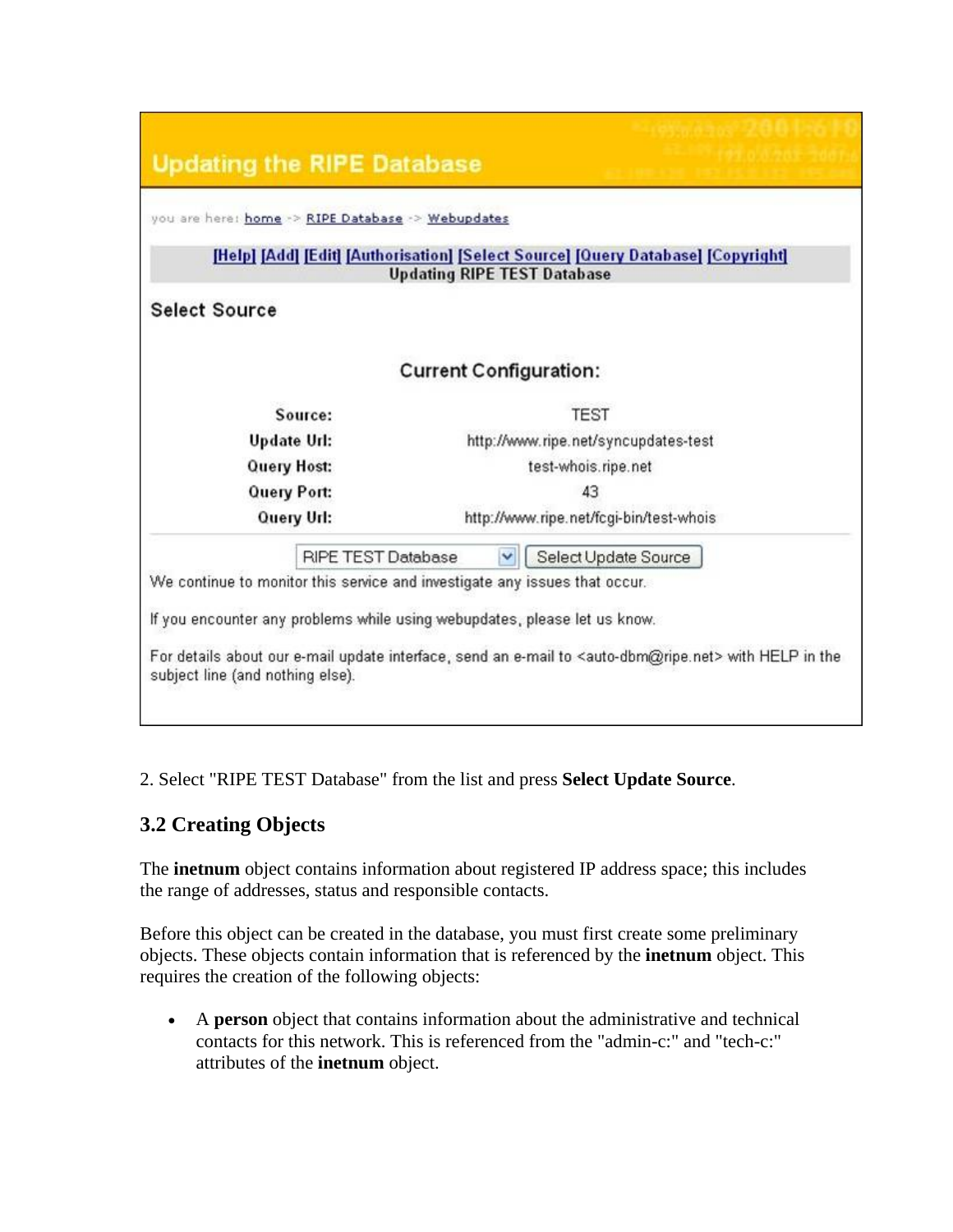<span id="page-6-0"></span>• A **mntner** object that contains authentication information that identifies who can modify the contents of this object. This is referenced from the "mnt-by:" attribute of the **inetnum** object. The **mntner** object protects the **inetnum** object.

### **3.3 Registering Contact Information**

Contact information, such as a phone number and e-mail address, is stored in the **person** object. To create a new **person** object in the database:

- 1. Select the TEST Database as your update source. We tell you how to do this in section 3.1 Selecting the Database.
- 2. Click on the **[Add]** option (in the header of *webupdates*) to create a new object in the TEST Database and select object type: "**person**":

#### [Help] [Add] [Edit] [Authorisation] [Select Source] [Query Database] [Copyright] **Updating RIPE TEST Database**

#### Create a new object

 $\mathbf{r}$ Add Object person]

- 3. Click on **Add Object**.
- 4. In the next screen, enter the information for the attributes of the object that you are creating.

An attribute has two main characteristics:

- **Mandatory/Optional** If an attribute is mandatory, it must always be present in any object of that type that is stored in the RIPE Database. If it is optional, you can leave it out.
- **Single/Multiple** If an attribute is single, then only one attribute of that type can be present in an object. If it is multiple, the object can contain more than one instanceof the same attribute.

**Note:** To see the full template of an object type including the characteristics of all its attributes, you can query the database for: *"-t [object type]".*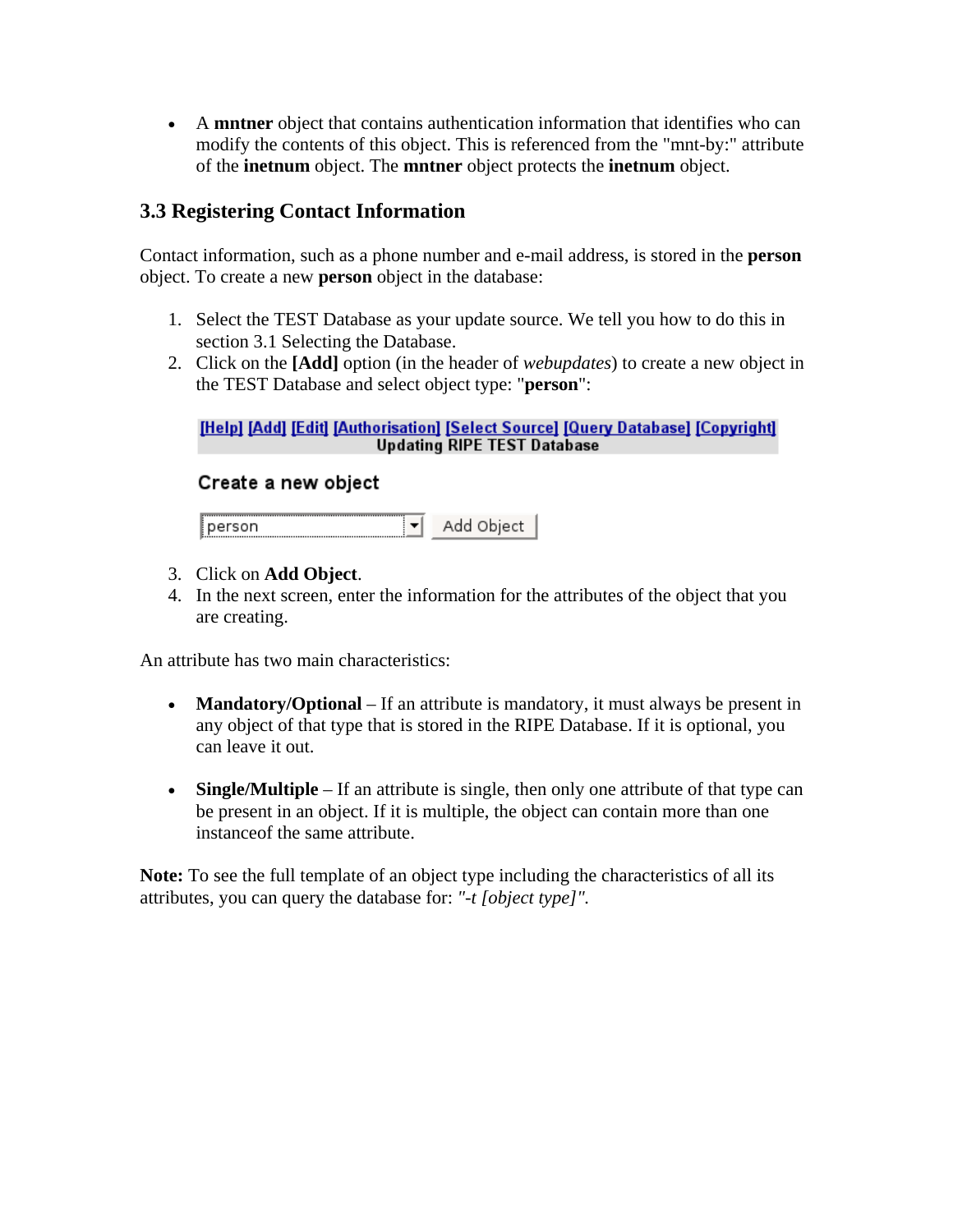#### *Example:*

Click on **[Query Database]** and enter:

| -t person        |             |            |                       |
|------------------|-------------|------------|-----------------------|
| person:          | [mandatory] | [single]   | [lookup key]          |
| address:         | [mandatory] | [multiple] |                       |
| phone:           | [mandatory] | [multiple] |                       |
| $fax-no:$        | [optional]  | [multiple] |                       |
| $e$ -mail:       | [optional]  | [multiple] | [lookup key]          |
| org:             | [optional]  | [multiple] | [inverse key]         |
| nic-hdl:         | [mandatory] | [single]   | [primary/look-up key] |
| remarks:         | [optional]  | [multiple] |                       |
| notify:          | [optional]  | [multiple] | [inverse key]         |
| $abuse-mailbox:$ | [optional]  | [multiple] | [inverse key]         |
| $mnt-by$ :       | [optional]  | [multiple] | [inverse key]         |
| changed:         | [mandatory] | [multiple] |                       |
| source:          | [mandatory] | [sinqle]   |                       |

When creating a new object with *webupdates*, only the mandatory attributes are shown automatically. You can add optional attributes and/or other instances of multiple attributes by using the **Add New Field** section.

Return to the *webupdates* screen and prepare a **person** object to be created in the TEST Database.

Use "AUTO-1" for the "nic-hdl:" attribute, your e-mail address for the "changed:" attribute, and "TEST" for the "source:" attribute.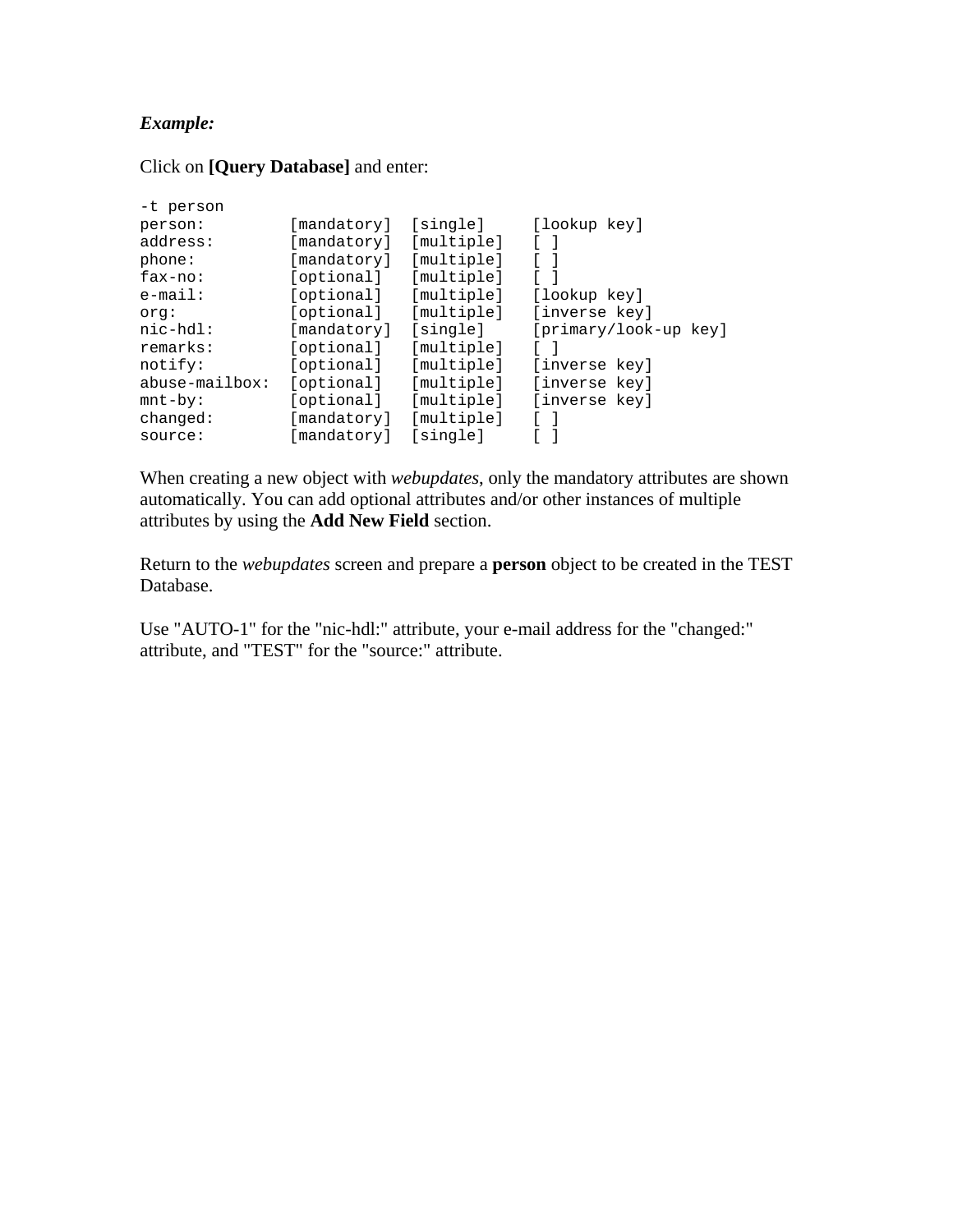| <u> Help   Add   Edit   Authorisation   Select Source   Query Database   Copyright </u><br><b>Updating RIPE TEST Database</b> |                                                                            |                                                         |  |  |
|-------------------------------------------------------------------------------------------------------------------------------|----------------------------------------------------------------------------|---------------------------------------------------------|--|--|
| Legend                                                                                                                        |                                                                            |                                                         |  |  |
| Move field up<br>Move field down                                                                                              | ■ Convert field to multi-line<br>Add another line of the same field<br>$+$ | Help about the field<br>PI.<br>Delete field<br>$\times$ |  |  |
|                                                                                                                               | person: John Smith                                                         | 리크                                                      |  |  |
|                                                                                                                               | address: Example LTD                                                       | $\vert \cdot \vert \times$<br>$P =   +  $               |  |  |
|                                                                                                                               | High street 12<br>St.Mery Mead<br>address: Essex, UK                       | 리<br>$+$ $+$ $+$ $\times$                               |  |  |
|                                                                                                                               | phone: +44 1737 892 004                                                    | 귀복비취+                                                   |  |  |
|                                                                                                                               | e-mail:  john.smith@example.com                                            | $P =   +  $<br>$+$ $+$ $\times$                         |  |  |
|                                                                                                                               | nic-hdl: AUTO-1                                                            | 리티<br>$+$ $+$                                           |  |  |
|                                                                                                                               | remarks:  *********************************                                | $ P  \equiv  P  +  P $<br>$\vert x \vert$               |  |  |
|                                                                                                                               | remarks: This object is only an example!                                   | $ P  \equiv  P  +  P $                                  |  |  |
|                                                                                                                               |                                                                            | $ P  \equiv  P  +  P $                                  |  |  |
|                                                                                                                               | abuse-mailbox: abuse@example.com                                           | $ P  \equiv  P  +  P $                                  |  |  |
|                                                                                                                               | changed:  john.smith@example.com                                           | PI.<br>$+$<br>$+ + $<br>ᆯ                               |  |  |
| source: TEST                                                                                                                  |                                                                            | 킨티<br>$+ + $                                            |  |  |
| Add New Field: address                                                                                                        | $\mathbf{r}$ the address<br>after                                          | Add a field<br>$\mathbf{r}$ Field.                      |  |  |
|                                                                                                                               | <b>▽</b> Force New                                                         |                                                         |  |  |
|                                                                                                                               | Submit Update                                                              | Switch View                                             |  |  |

By checking the **Force New** box, you guarantee that the object is only created if it does not already exist in the database. We recommend that you keep this option checked, to avoid accidentally modifying an existing object.

5. When you have finished setting up the object, press **Submit Update**.

6. Wait for an acknowledgement from the TEST Database to appear on your screen. This may take some time to complete. Here is an example of the type of message you will see, if your update is successful: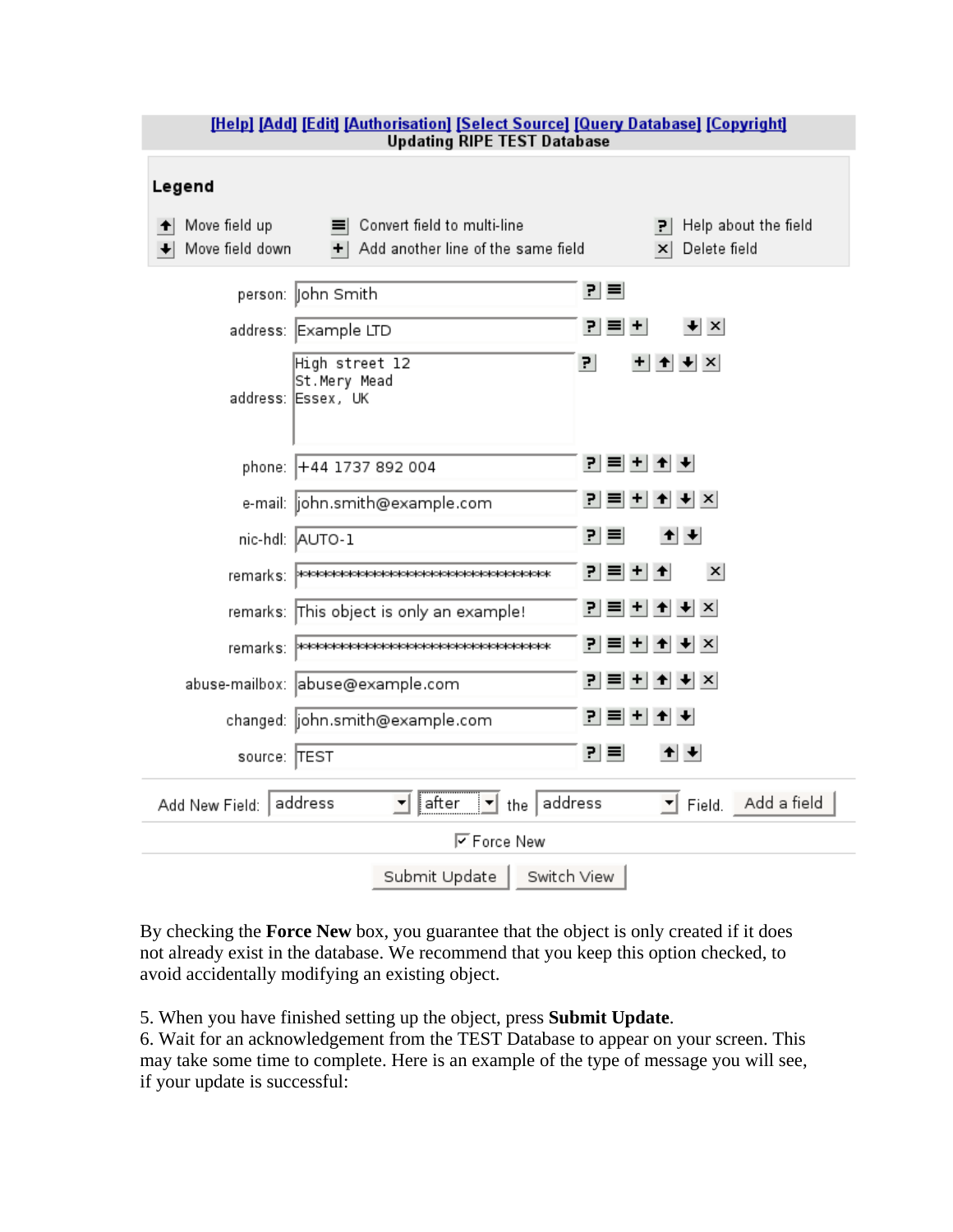<span id="page-9-0"></span>Create SUCCEEDED: [person] JS1-TEST John Smith \*\*\*Warning: Date '20051104' added to changed: attribute 'john.smith@example.com'

**Note:** The text after the [**person**] tag (JSI-TEST) is the NIC handle of the person. It replaces the AUTO-1 value of the "nic-hdl:" attribute in the original submission. It will be unique and is the primary key of this **person** object. Any references to this **person** object will use this NIC handle.

You can use the new NIC handle value to query for this object. If you do this, you can also see that the "changed:" attribute has had the date of the creation added. This is normal behaviour and is the reason for the "\*\*\*Warning:" message in the example above.

If there was an error, the acknowledgement will tell you that the update has failed and will also report any errors. For example, it may contain the following: Update FAILED: [person] AUTO-1 John Smith \*\*\*Error: Syntax error in object

This message means that the update failed because of a problem with the syntax in the object. Check for invalid attribute values to find the cause of the error.

### **3.4 Registering Authentication Information**

"Authentication" is when you prove that you have the right to modify this object. This information prevents other users from modifying your data. In the database, the information that verifies authentication is stored in the **mntner** object (also called the maintainer object).

To create a new **mntner** object in the database, do the following:

1. As with the creation of your **person** object, choose the TEST Database as update source, and then select **mntner** from the object list in the **[Add]** section:

#### [Help] [Add] [Edit] [Authorisation] [Select Source] [Query Database] [Copyright] **Updating RIPE TEST Database**

#### Create a new object

 $\blacktriangleright$  Add Object mntner

2. Set up your **mntner** object using *webupdates*. Follow the same steps that you used previously for the **person** object.

**Note:** For any object type, you can get the object's template with a detailed description of the meaning and syntax of each allowed attribute, by querying for: "-v [object type]".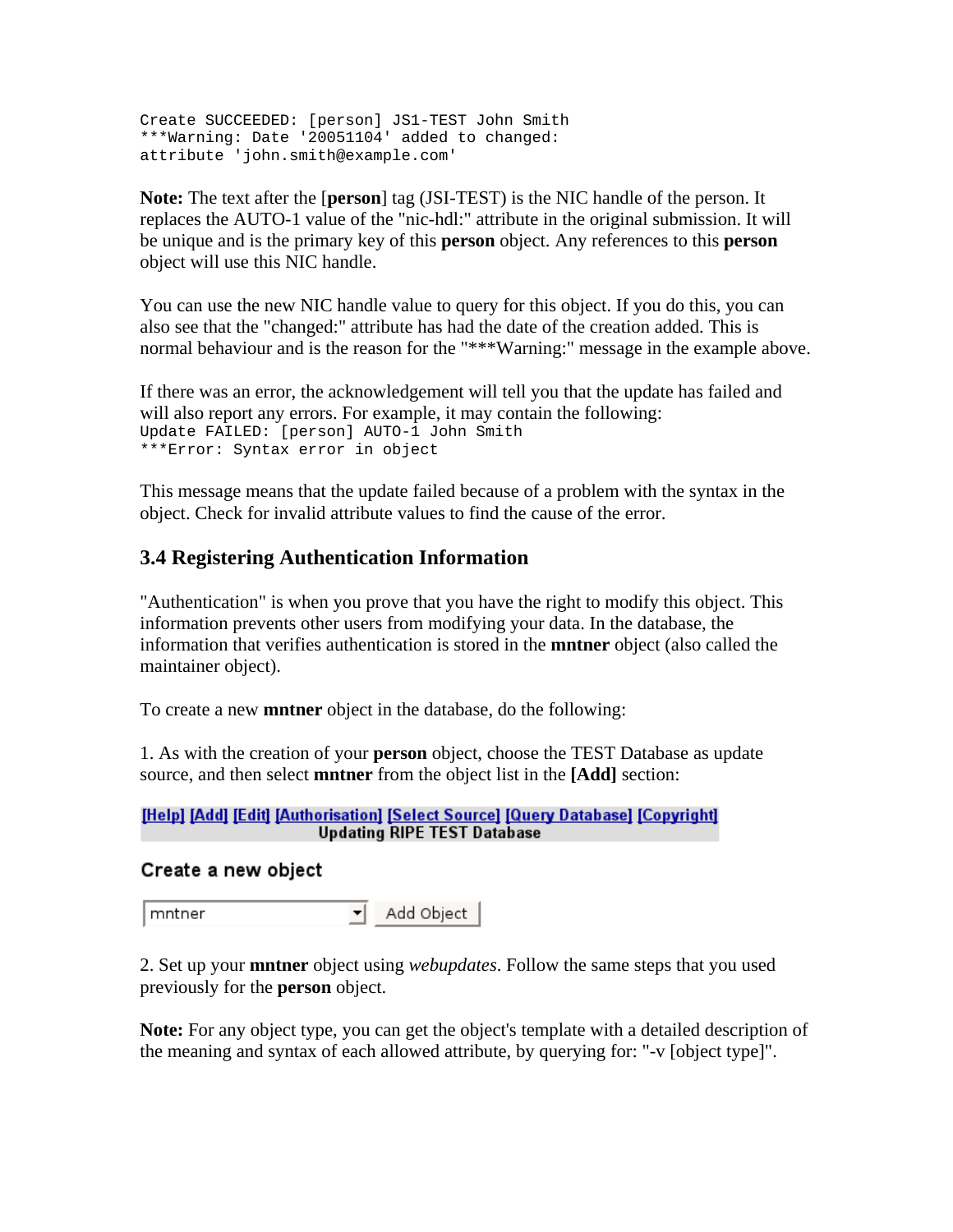To get a full description of all the **mntner** object's fields, query the RIPE Database for:

-v mntner

Check the syntax definition for the "mntner:" attribute field, when choosing your own **mntner** name:

A unique identifier of the **mntner** object. Made up of letters, digits, the character underscore "\_", and the character hyphen "-"; the first character of a name must be a letter, and the last character of a name must be a letter or a digit.

For the "admin-c:" and "tech-c:" attributes, you should use the value of the "nic-hdl:" from the **person** object that you created earlier in this tutorial. The database will not allow you to create a **mntner** object unless this **person** object already exists.

The "auth:" attribute begins with a keyword identifying the authentication method. This is followed by the authentication information.

A password is used to authenticate database updates in the example below. To encrypt your password using MD5-PW, you can use this web tool: <https://www.ripe.net/cgi-bin/crypt.cgi>

Here is an example of an "auth:" attribute using an MD5 encrypted password: auth: MD5-PW \$1\$9KZv4vZf\$zD8GoM7Ppvc74ypGmjedt/

The "mnt-by:" attribute refers to the **mntner** that is authorised to perform updates on an object. The **mntner** object usually maintains itself, so use your maintainer name (the value of the "mntner:" attribute) in the "mnt-by:" attribute.

Use "TEST-DBM-MNT" in the "referral-by:" attribute.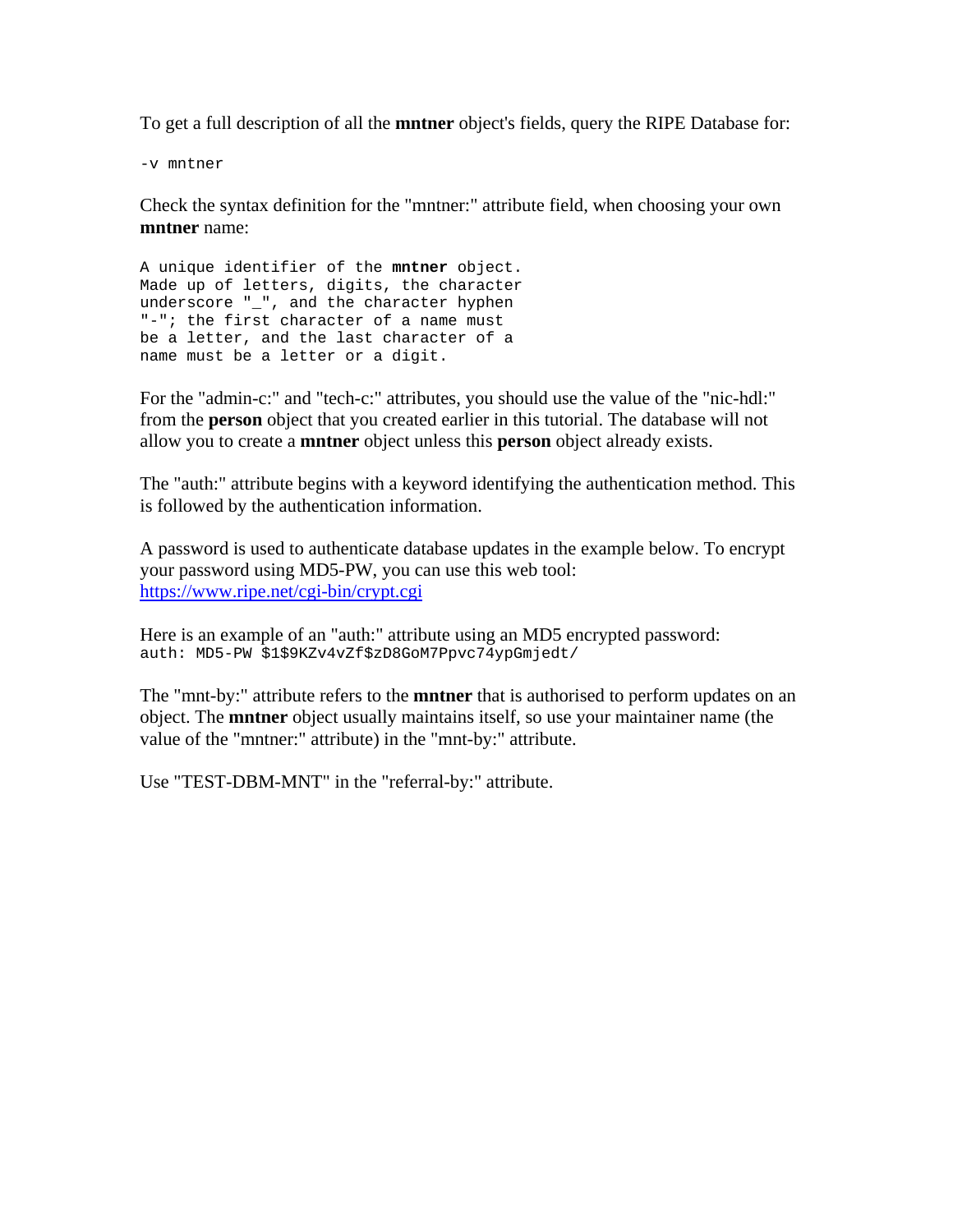| mntner:      | EXAMPLE-MNT                                             | 키티        |                                                                                                |  |
|--------------|---------------------------------------------------------|-----------|------------------------------------------------------------------------------------------------|--|
|              | descr: Sample maintainer for example                    | 인터비       |                                                                                                |  |
|              | admin-c:   S1-TEST                                      | 귀티비쉬베     |                                                                                                |  |
|              | tech-c:   S1-TEST                                       |           | $ P  \equiv  P  +  P $                                                                         |  |
|              | upd-to:  john.smith@example.com                         | 귀 티 비 쉬 베 |                                                                                                |  |
|              | mnt-nfy: john.smith@example.com                         |           | <u>리티비베시</u> ×                                                                                 |  |
|              | auth: MD5-PW \$1\$wCDUXtMe\$MptgAFcPa3sy9QqQnbX P = + + |           |                                                                                                |  |
|              | notify:  john.smith@example.com                         |           | $\left  \mathbf{F} \right  = \left  \mathbf{F} \right  + \left  \mathbf{F} \right  \mathbf{F}$ |  |
|              | abuse-mailbox: abuse@example.com                        |           | $\left  \mathbf{P} \right  = \left  \mathbf{H} \right  + \left  \mathbf{H} \right  \times$     |  |
| mnt-by:      | EXAMPLE-MNT                                             | 귀티비쉬베     |                                                                                                |  |
|              | referral-by:  TEST-DBM-MNT                              | 키티        | $+$ $+$                                                                                        |  |
|              | changed:  john.smith@example.com                        | 귀복비취+     |                                                                                                |  |
| source: TEST |                                                         | 리트        | $\left  \cdot \right $                                                                         |  |

3. When you have finished composing the object, press **Submit Update**.

4. Wait for an acknowledgement from the TEST Database to appear on your screen. This may take some time to complete. Here is a sample of the type of message you will see, if your update is successful:

Create SUCCEEDED: [mntner] EXAMPLE-MNT

If there was an error, correct the faulty attribute value(s) and re-submit the update.

5. The e-mail address in the "mnt-nfy:" attribute of the **mntner** will receive an e-mail that will contain details of the new object.

You can now query the RIPE Database and see your new **mntner** object. Type the following in the query window, substituting your **mntner** name:

-B example-mnt

Your new **mntner** object, as well as the **person** object referenced, will be returned.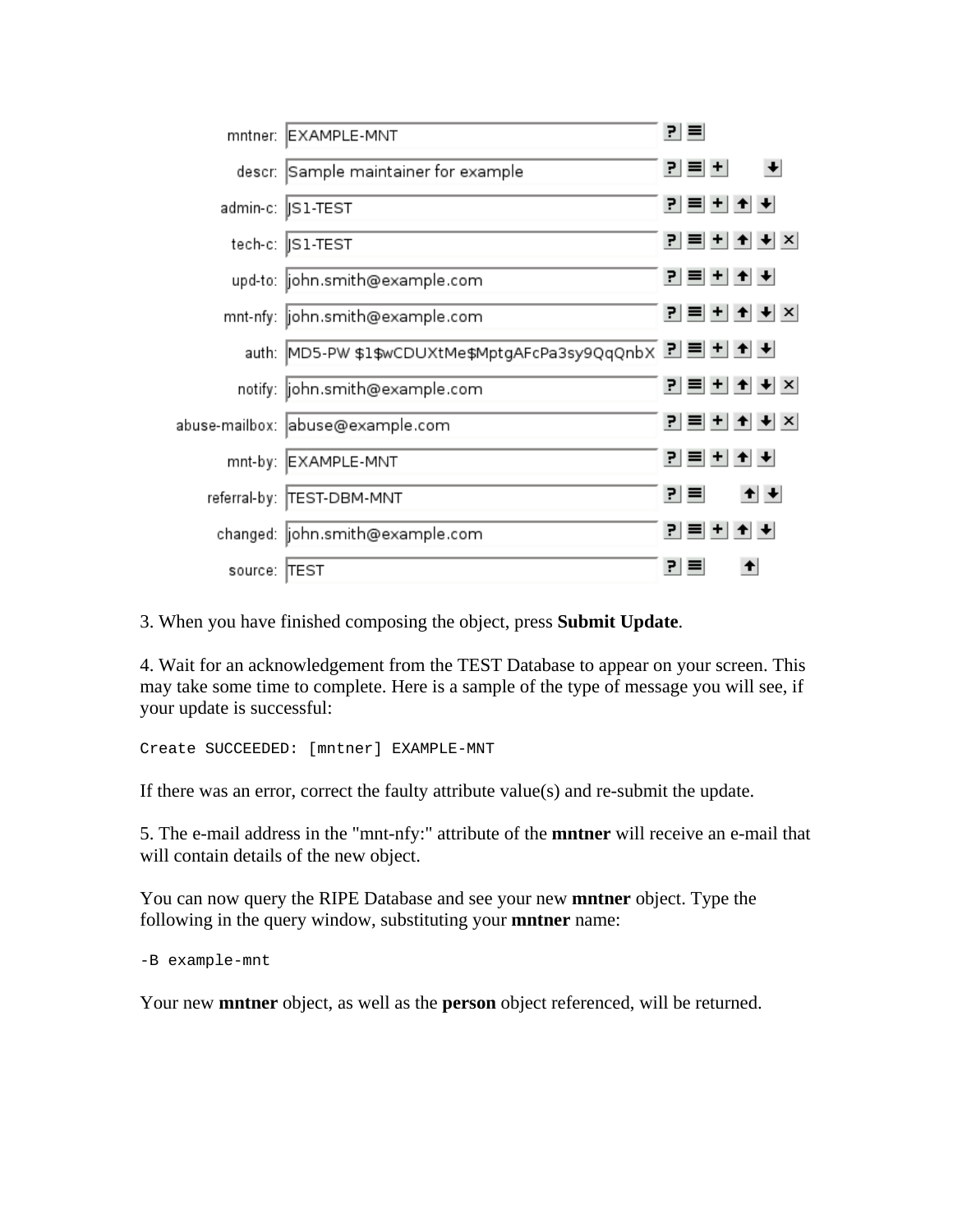% Information related to 'EXAMPLE-MNT'

| $m$ tner:        | EXAMPLE-MNT                                  |
|------------------|----------------------------------------------|
| descr:           | Sample maintainer for example                |
| $admin-c$ :      | JS1-TEST                                     |
| $tech-c$ :       | JS1-TEST                                     |
| $upd-to$ :       | john.smith@example.com                       |
| $mnt-nfy$ :      | john.smith@example.com                       |
| auth:            | MD5-PW \$1\$wCDUXtMe\$MptgAFcPa3sy9QqQnbX4X/ |
| notify:          | john.smith@example.com                       |
| $abuse-mailbox:$ | abuse@example.com                            |
| $mnt-by$ :       | EXAMPLE-MNT                                  |
| referral-by:     | TEST-DBM-MNT                                 |
| changed:         | john.smith@example.com 20051104              |
| source:          | TEST                                         |
| person:          | John Smith                                   |
| address:         | Example LTD                                  |
|                  | High street 12                               |
|                  | St.Mery Mead                                 |
|                  | Essex, UK                                    |
| phone:           | +44 1737 892 004                             |
| $e$ -mail:       | john.smith@example.com                       |
| $nic-hdl$ :      | JS1-TEST                                     |
| remarks:         | *******************************              |
| remarks:         | This object is only an example!              |
| remarks:         | *******************************              |
|                  | abuse-mailbox: abuse@example.com             |
| changed:         | john.smith@example.com 20051104              |
| source:          | TEST                                         |

**Note:** the "-B" flag in the query is used in order to retrieve the complete objects from the RIPE Database. In a default query (without the "-B" flag), user contact information is filtered from the returned data. This helps to protect users from contact abuse. Filtered query results are easy to identify by looking at the "source:" attribute:

source: TEST # Filtered

If the keyword "# Filtered" is shown, it means that the query result has been filtered and some of the attributes are not shown.

By default, a query returns other objects containing associated contact information. This is why it returns the **person** object. If you do not want to see this information, use the "-r" (disable recursion) flag in your query. You can see how this works by typing the same query with this flag:

-r -B example-mnt

This time, only the **mntner** object is returned. Disabling recursion can result in a smaller, easier to understand reply, especially when associated contact information is unimportant. This is often the case when managing your own objects.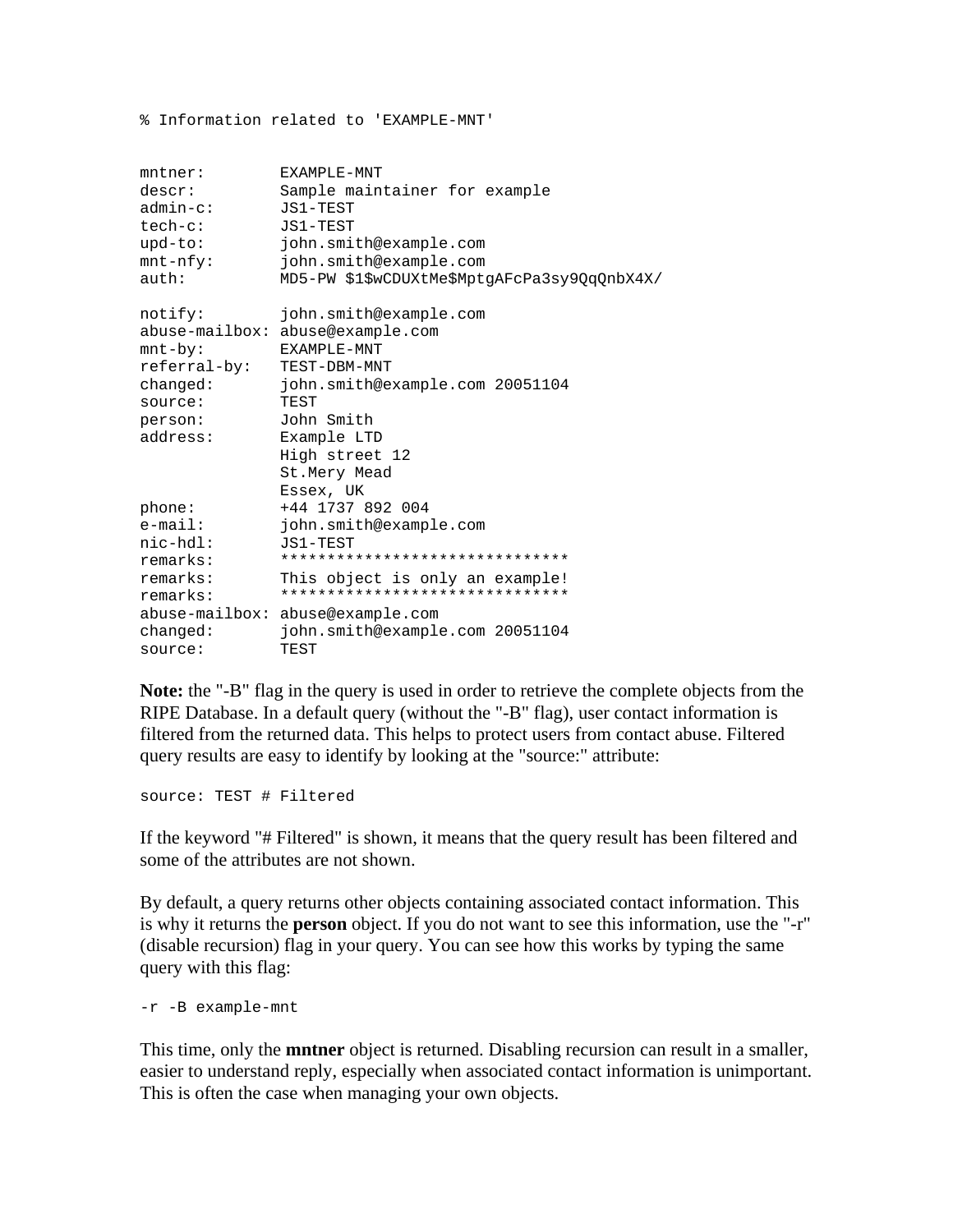## <span id="page-13-0"></span>**3.5 Protecting Your Contact Information**

Now that you have a **mntner** object, you can protect other objects in the database. An object is protected by adding a reference to the **mntner** in the "mnt-by:" attribute.

Most object types require you to protect them with your **mntner** object. However, **person** objects do not. We recommend that you protect them.. To protect your **person** object:

1. As before, within *webupdates*, choose the TEST Database as your update source, click on the **[Edit]** option and enter your **person** object "nic-hdle:"

#### [Help] [Add] [Edit] [Authorisation] [Select Source] [Query Database] [Copyright] **Updating RIPE TEST Database**

#### Modify or delete an existing object

|js1-test| Edit Object |

You can also enter your "person:" name instead of the "nic-hdl:" value. In this case, a list will be returned with all **person** objects that have that name. For common names, there may be many entries returned. Choose your object from this list.

2. The editor screen that follows, will show your **person** object with all of its current attribute values: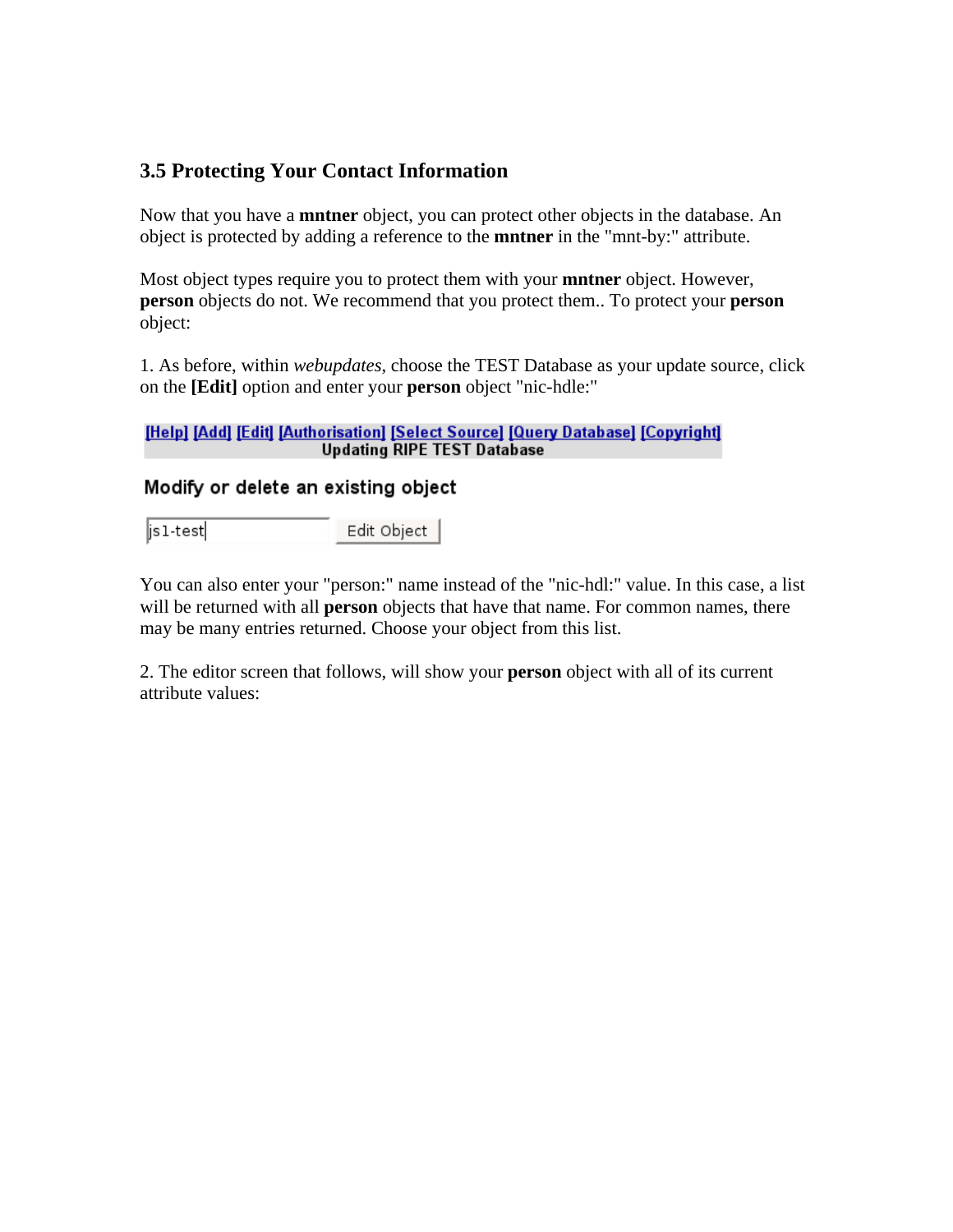|          | person:  John Smith                                                 |                          | 키트 |                                            |         |  |
|----------|---------------------------------------------------------------------|--------------------------|----|--------------------------------------------|---------|--|
|          | Example LTD<br>High street 12<br>address: St.Mery Mead<br>Essex, UK | $\overline{\phantom{a}}$ | P. | $+$                                        |         |  |
| phone:   | +44 1737 892 004                                                    |                          |    | 귀복비취+                                      |         |  |
|          | e-mail:  john.smith@example.com                                     |                          |    | $P \equiv$ + $\rightarrow$ + $\times$      |         |  |
|          | nic-hdl: ∥S1-TEST                                                   |                          | 키티 |                                            | $+$ $+$ |  |
| remarks: | рююююююююююююююююююююююююю                                          |                          |    | $P \equiv$ + + + $\times$                  |         |  |
|          | remarks: This object is only an example!                            |                          |    | 귀 = + ↑ + ×                                |         |  |
| remarks: | рынынынынынынынынынынынынынын                                       |                          |    | $\mathbf{P}$ = + + $\mathbf{H}$ + $\times$ |         |  |
|          | abuse-mailbox:  abuse@example.com                                   |                          |    | $P \equiv$ + $\rightarrow$ + $\times$      |         |  |
|          | changed:  john.smith@example.com 20051104                           |                          |    | 인티+ + +                                    |         |  |
| source:  | <b>ITEST</b>                                                        |                          | 7  |                                            | ↟       |  |

Using the **Add New Field** section, add your **mntner** as the "mnt-by:" for your **person** object.

| Add New Field: mnt-by |  | $\boxed{\bullet}$ after $\boxed{\bullet}$ the remarks $\boxed{\bullet}$ Field. Add a field |  |
|-----------------------|--|--------------------------------------------------------------------------------------------|--|
|-----------------------|--|--------------------------------------------------------------------------------------------|--|

Fill in the value of the new attribute with your **mntner** object:

The database will not allow you to use a "mnt-by:" value, unless the **mntner** object already exists. An error will appear in the acknowledgement returned after you submit the update.

3. Add an additional "changed:" attribute to reflect the fact that you are modifying the object. Follow the same procedure shown above for the "mnt-by:" attribute. It must be placed after the existing "changed:" attribute values.

|  | changed:  john.smith@example.com |  | <u>리티비비비지</u> |  |  |  |  |  |
|--|----------------------------------|--|---------------|--|--|--|--|--|
|--|----------------------------------|--|---------------|--|--|--|--|--|

4. When you add a "mnt-by:" attribute to an object, you must authenticate yourself as the new **mntner** object. As this example uses the MD5-PW method, add a "password:" field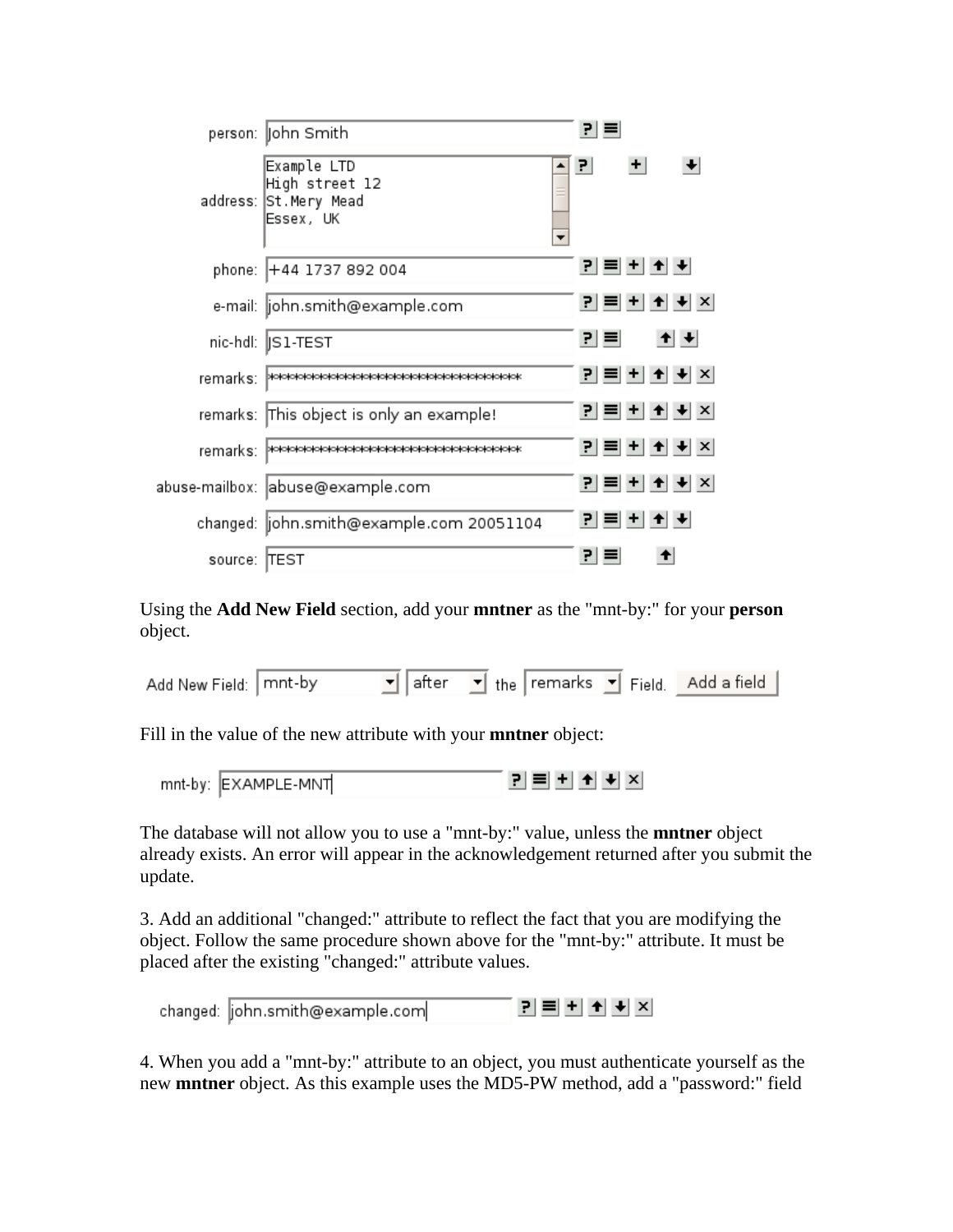to the object, using the **Add New Field** section. The position of this field in the object is not important.

| $- \cdot$<br>New<br>·leid<br>Add | isworc<br>pas | 'or<br>ан | the | <br>ıaed<br>ы |  |  |  |
|----------------------------------|---------------|-----------|-----|---------------|--|--|--|
|----------------------------------|---------------|-----------|-----|---------------|--|--|--|

In this new "password:" field, type the *clear-text* password that you used to encrypt the MD5 string present in the "auth:" attribute of your **mntner** object. For example:

password: this is my clear-text password, really! 리트비비비비

5. The final edited object should look similar to the one shown below. Click on **Submit Update** when you are ready.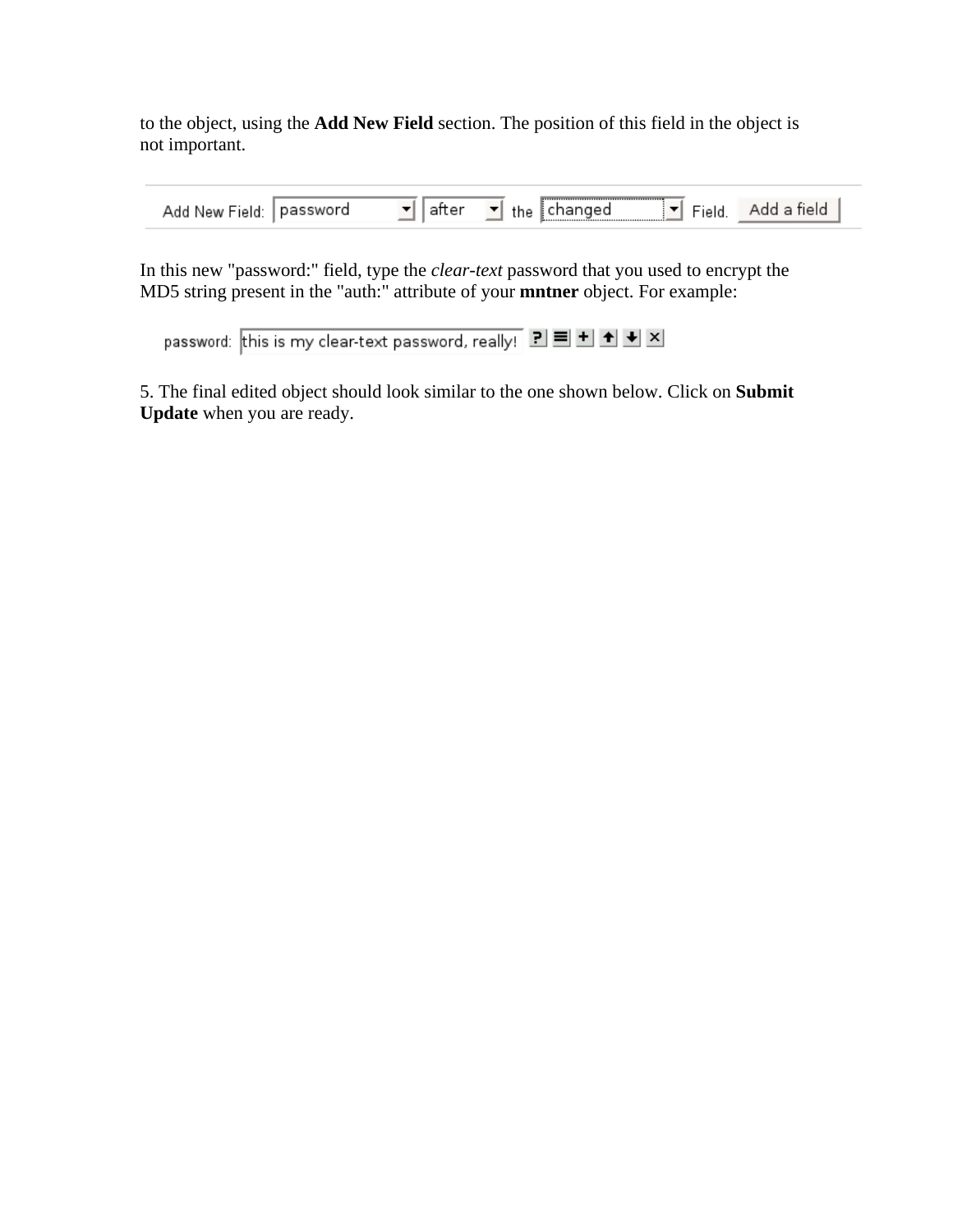|                           | person:   ohn Smith                                                                             |     | 귀티  |     |                                                           |  |  |
|---------------------------|-------------------------------------------------------------------------------------------------|-----|-----|-----|-----------------------------------------------------------|--|--|
|                           | Example LTD<br>High street 12<br>address: St.Mery Mead<br>Essex, UK<br>$\overline{\phantom{0}}$ | 킌   |     | $+$ | $\left  \cdot \right $                                    |  |  |
|                           | phone: +44 1737 892 004                                                                         |     |     |     | 귀복비취+                                                     |  |  |
|                           | e-mail:  john.smith@example.com                                                                 |     |     |     | <u>? ■ + ↑ + × </u>                                       |  |  |
|                           | nic-hdl:   S1-TEST                                                                              |     | 리티  |     | $+ +$                                                     |  |  |
|                           | remarks:   **********************************                                                   | Р.  |     |     | <b>≡ + ↑ +</b> ×                                          |  |  |
|                           | remarks: This object is only an example!                                                        |     |     |     | $P \equiv$ + + + $\times$                                 |  |  |
|                           | remarks:  *********************************                                                     |     |     |     | $P \equiv$ + + + $\times$                                 |  |  |
|                           | mnt-by: EXAMPLE-MNT                                                                             |     |     |     | $P \equiv$ + + + $\times$                                 |  |  |
|                           | abuse-mailbox: abuse@example.com                                                                |     |     |     | $ P  \equiv  P  +  P $                                    |  |  |
|                           | changed: john.smith@example.com 20051104                                                        |     |     |     | 귀티비히+ X                                                   |  |  |
|                           | changed:  john.smith@example.com                                                                |     |     |     | $\mathbf{P}$ = $\mathbf{H}$ + $\mathbf{H}$ + $\mathbf{X}$ |  |  |
|                           | password: this is my clear-text password, really!                                               | PI. |     |     | <b>≡ + ↑ + ×</b>                                          |  |  |
| source: TEST              |                                                                                                 |     | 귀 크 |     | $\big  \big $                                             |  |  |
| Add New Field:   password | $\mathbf{I}$ the changed<br>after<br>▾                                                          |     |     |     | Field. Add a field                                        |  |  |
|                           | $\Box$ Force New                                                                                |     |     |     |                                                           |  |  |
|                           | Submit Update<br>Switch View                                                                    |     |     |     |                                                           |  |  |

6. Wait for an acknowledgement from the database. This will indicate the success or failure of your update. If the password entered did not match the one used in the **mntner** object, the update will fail and you will see a message similar to:

```
Modify FAILED: [person] JS1-TEST John Smith 
***Error: Authorisation failed 
***Info: Syntax check passed
```
In this case, you can just correct the password and re-submit the update.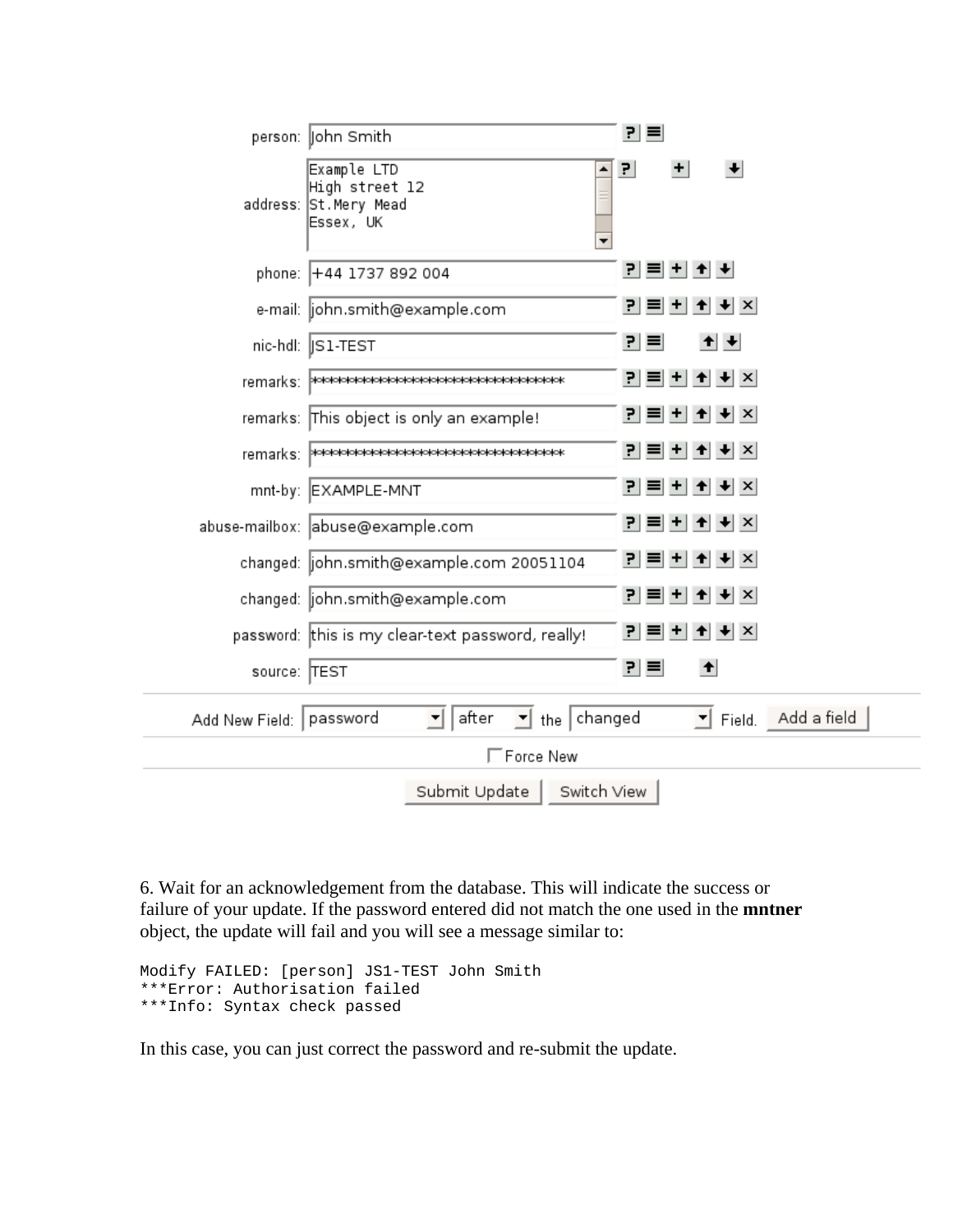#### <span id="page-17-0"></span>**3.6 Locating Network Assignments**

Network assignments are represented by **inetnum** objects. Before you can create a new **inethum** object, you must find a range of IP addresses that are not currently assigned. This section describes how you can query the database for this information. You can also use the queries whenever you want to get IP address information from the database.

By default, the database returns the smallest range that encompasses the entire range that you specify in your query. This is a '*less specific*' object. For example, if you query the following: 10.11.12.0 - 10.11.13.255

You might get something like this:

| inetnum:      | $10.0.0.0 - 10.255.255.255$                         |
|---------------|-----------------------------------------------------|
| netname:      | IANA-ABLK-RESERVED1                                 |
| descr:        | Class A address space for private internets         |
| descr:        | See http://www.ripe.net/db/rfc1918.html for details |
| country:      | EU # Country is really world wide                   |
| $admin-c$ :   | AA1-TEST                                            |
| $tech-c$ :    | AA2-TEST                                            |
| status:       | ALLOCATED UNSPECIFIED                               |
| remarks:      | This network should never be routed outside an      |
|               | enterprise                                          |
| remarks:      | See RFC1918 for further information                 |
| mnt-by:       | TEST-DBM-MNT                                        |
| $mnt-lower$ : | TEST-DBM-MNT                                        |
|               | mnt-routes: TEST-DBM-MNT                            |
| source:       | TEST # Filtered                                     |

This is called the *less specific* match. The range 10.11.12.0 - 10.11.13.255 fits entirely within the range 10.0.0.0 - 10.255.255.255. This is the smallest **inetnum** object in the database that encompasses the IP range in your query.

If you want the server to give you only an *exact* match, then you can request this using the "-x" flag. An exact match is one where the IP range of the **inetnum** object is the same as the IP range in the query.

 $-x$  10.11.12.0 - 10.11.13.255

In this case you will get only an *exact* match, or an error that tells you that no such **inetnum** object exists:

```
%ERROR:101: no entries found 
% 
% No entries found in the selected source(s).
```
Sometimes, you may want to see all of the *less specific***inetnum** objects that encompass a range. In this case, you can use the "-L" flag. If you do this, you will see all **inetnum** objects that encompass the entire range queried, as well as any exact match.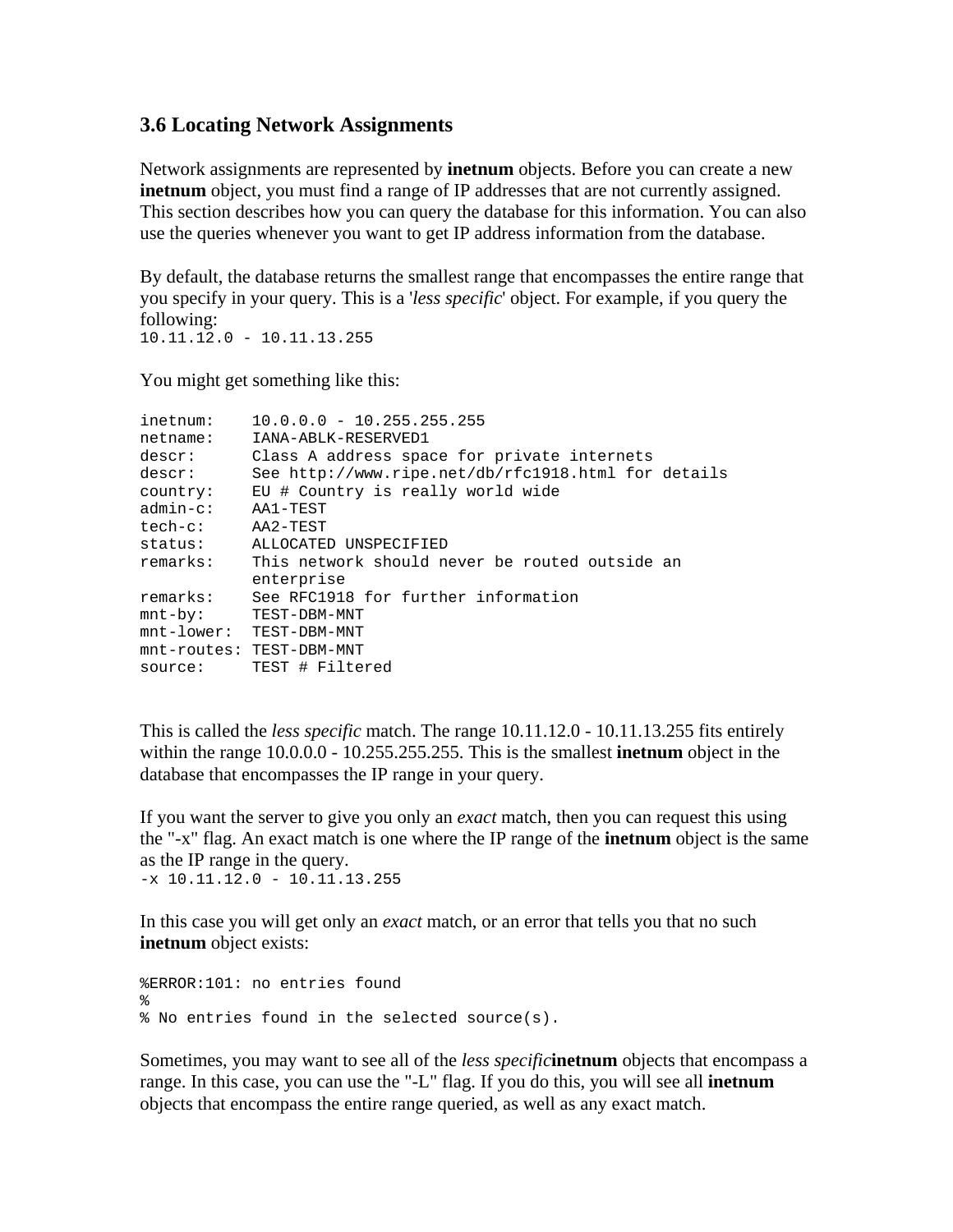For example, if you query the following: -L 10.11.12.0 - 10.11.13.255

You might get something like this:

|                                                                                                                                                                                             | % Information related to '0.0.0.0 - 255.255.255.255'                                                                                                                                                                                                                                                                                                                                                       |
|---------------------------------------------------------------------------------------------------------------------------------------------------------------------------------------------|------------------------------------------------------------------------------------------------------------------------------------------------------------------------------------------------------------------------------------------------------------------------------------------------------------------------------------------------------------------------------------------------------------|
| inetnum:<br>netname:<br>descr:<br>country:<br>orq:<br>admin-c:<br>tech-c:<br>status:<br>remarks:<br>$mnt-by$ :<br>$mnt-lower$ :<br>mnt-routes:<br>remarks:<br>source:                       | $0.0.0.0 - 255.255.255.255$<br>IANA-BLK<br>The whole IPv4 address space<br>EU # Country is really world wide<br>ORG-TT1-TEST<br>AA1-TEST<br>AA2-TEST<br>ALLOCATED UNSPECIFIED<br>The country is really worldwide.<br>TEST-ROOT-MNT<br>TEST-DBM-MNT<br>TEST-DBM-MNT<br>This is an automatically created object.<br>TEST # Filtered                                                                          |
|                                                                                                                                                                                             | % Information related to '10.0.0.0 - 10.255.255.255'                                                                                                                                                                                                                                                                                                                                                       |
| inetnum:<br>netname:<br>descr:<br>descr:<br>country:<br>$admin-c$ :<br>tech-c:<br>status:<br>remarks:<br>enterprise<br>remarks:<br>$mnt-by$ :<br>$mnt-lower$ :<br>$mnt$ -routes:<br>source: | $10.0.0.0 - 10.255.255.255$<br>IANA-ABLK-RESERVED1<br>Class A address space for private internets<br>See http://www.ripe.net/db/rfc1918.html for details<br>EU # Country is really world wide<br>AA1-TEST<br>AA2-TEST<br>ALLOCATED UNSPECIFIED<br>This network should never be routed outside an<br>See RFC1918 for further information<br>TEST-DBM-MNT<br>TEST-DBM-MNT<br>TEST-DBM-MNT<br>TEST # Filtered |
|                                                                                                                                                                                             |                                                                                                                                                                                                                                                                                                                                                                                                            |

For the query examples shown above, the "-B" flag was not included. The output from the RIPE Database was filtered for contacts, as described in [3.4 Registering](#page-9-0)  [Authentication Information.](#page-9-0) Therefore, the objects above are not shown fully. The "# Filtered" tag in the "source:" attribute tells you that the object was filtered. From here on, we will use the "-B" flag in most queries. This will retrieve the full objects as they are stored in the database itself.

You can also look for smaller **inetnum** objects corresponding to sub-ranges that are completely contained within a given range. This is a *more specific* query. You can use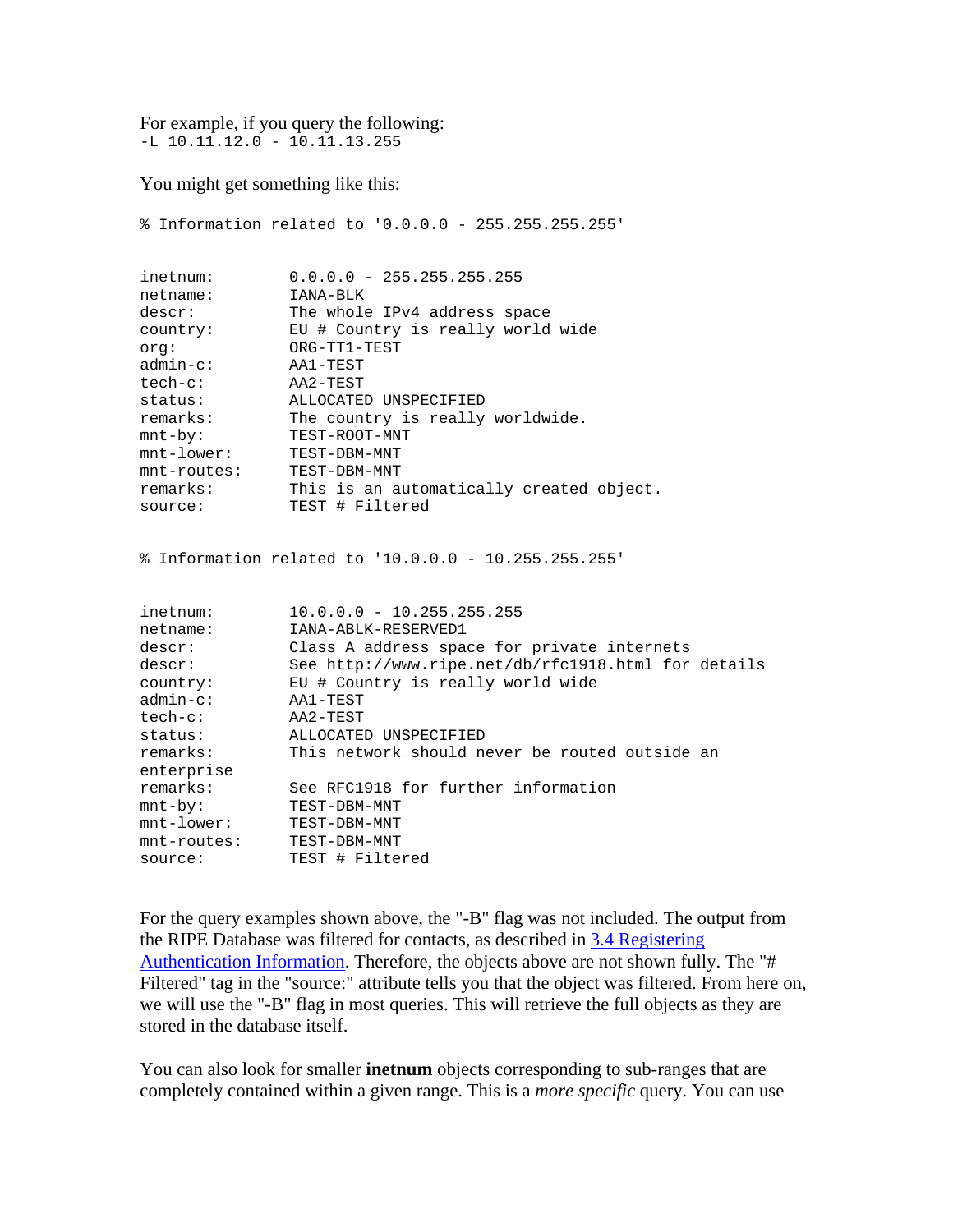this on an allocation to look for ranges that have no other assignments. To do this, use the "-m" flag.

 $-B$  -m  $10.11.0.0$  -  $10.11.255.255$ 

You will get a reply that looks something like this:

```
% Information related to '10.11.11.0 - 10.11.11.255' 
inetnum: 10.11.11.0 - 10.11.11.255 
netname: Example-Network 
descr: This is a fictitious assignment for the 
descr: End-User called "Example" 
country: GB 
admin-c: JS1-TEST 
tech-c: JS1-TEST 
status: ASSIGNED PA 
notify: john.smith@example.com 
mnt-by: EXAMPLE-MNT 
mnt-lower: EXAMPLE-MNT 
mnt-routes: EXAMPLE-MNT 
changed: john.smith@example.com 20051125 
source: TEST 
% Information related to '10.11.13.0 - 10.11.13.255' 
inetnum: 10.11.13.0 - 10.11.13.255 
netname: Example-Network-2 
descr: This is another fictitious assignment for the 
descr: End-User called "Example" 
country: GB 
admin-c: JS1-TEST 
tech-c: JS1-TEST 
status: ASSIGNED PA 
notify: john.smith@example.com 
mnt-by: EXAMPLE-MNT 
mnt-lower: EXAMPLE-MNT 
mnt-routes: EXAMPLE-MNT 
changed: john.smith@example.com 20051125 
source: TEST
```
This is a *one-level more specific* query. This means that the largest **inetnum** object that is completely contained within the given range is returned.

In this example, the IP addresses 10.11.12.0 - 10.11.12.255 are not assigned and are available. You will need to find an available range to do the exercise in the next section.

If you want to see all **inetnum** objects completely contained in a given range, you can use the "-M" flag: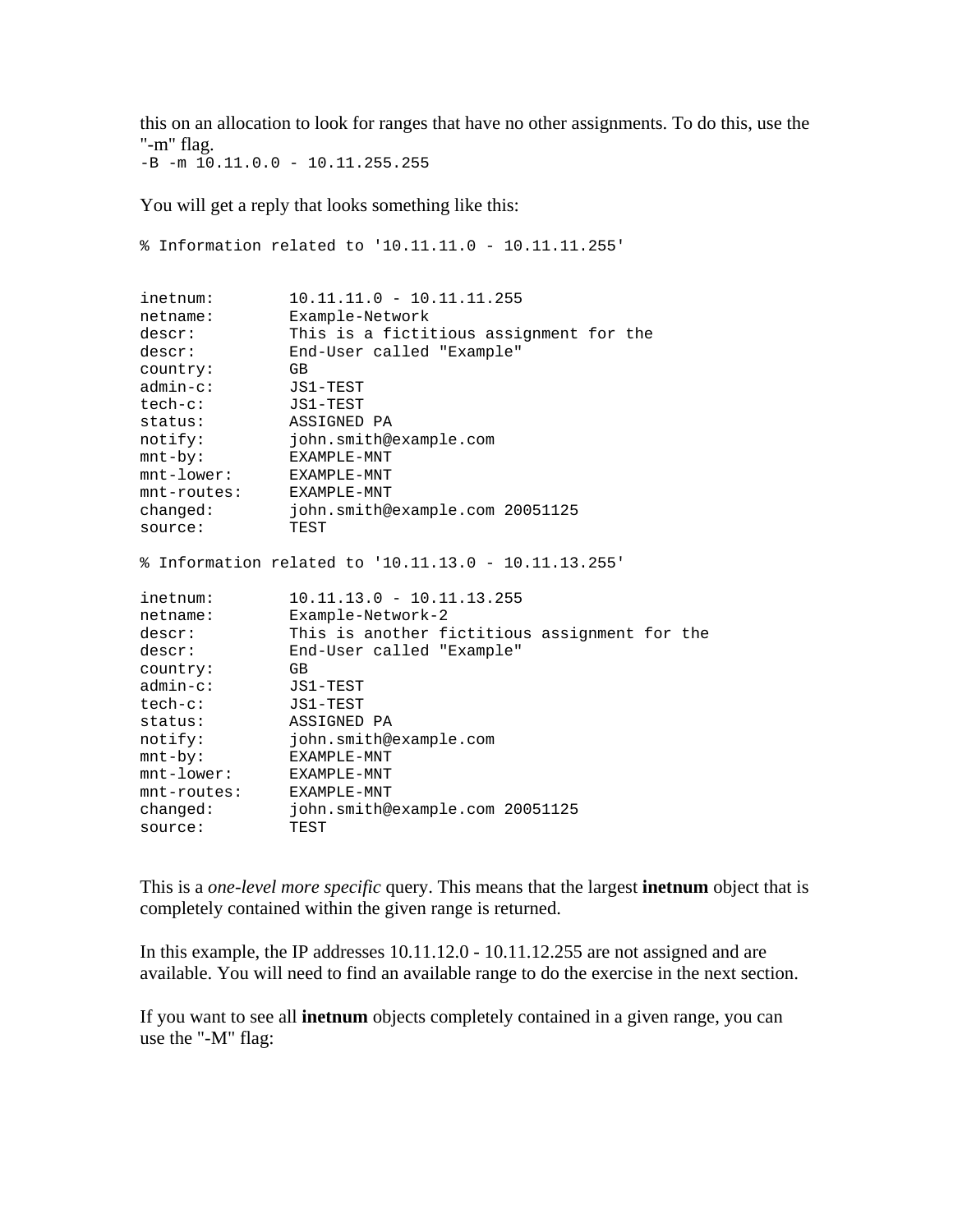<span id="page-20-0"></span>This will return all levels of **inetnum** objects in the range. This can return an extremely large number of objects, but can be useful for finding all of the **inetnum** objects for a portion of the Internet.

 $-M$  10.0.0.0 - 10.255.255.255

This will return all levels of **inetnum** objects in the range. This can return an extremely large number of objects, but can be useful for finding all of the **inetnum** objects for a portion of the Internet.

#### **3.7 Recording Network Assignments**

Now that all of the objects necessary for an **inetnum** object have been created and protected and you have located an appropriate range of IP numbers, you can create the **inetnum** object itself. It should be noted that this method of 'finding' IP ranges to 'use' is only for test purposes in the TEST Database. Here you can create any inetnum objects for testing purposes, even if you have no authority over that range.

To create a new **inetnum** object in the database:

1. As before, choose the TEST Database as source, then click on **[Add]** to create a new **inetnum** object:

[Help] [Add] [Edit] [Authorisation] [Select Source] [Query Database] [Copyright] **Updating RIPE TEST Database** 

#### Create a new object

Add Object ∥inetnum ▼∐

2.Use the object editor to enter your network information. The following attributes are worth mentioning:

- For the "inetnum:" attribute, enter the IP range that you want to register. Since this is just for the TEST Database, it doesn't have to be a range that is really allocated to your organisation. You can use any available IP range. Follow the instructions in section 3.6 Locating Network Assignments to find an available IP range in the TEST Database.
- For the "admin-c:" and "tech-c:" attributes, use the nic-hdl of your **person** object.
- For the "status:" attribute use 'ASSIGNED PA'.
- For the "notify:" attribute, use the e-mail address where you wish to be notified of any updates to this object.
- For the "mnt-by:" or any other "mnt-\*:" attribute, use the name of your maintainer.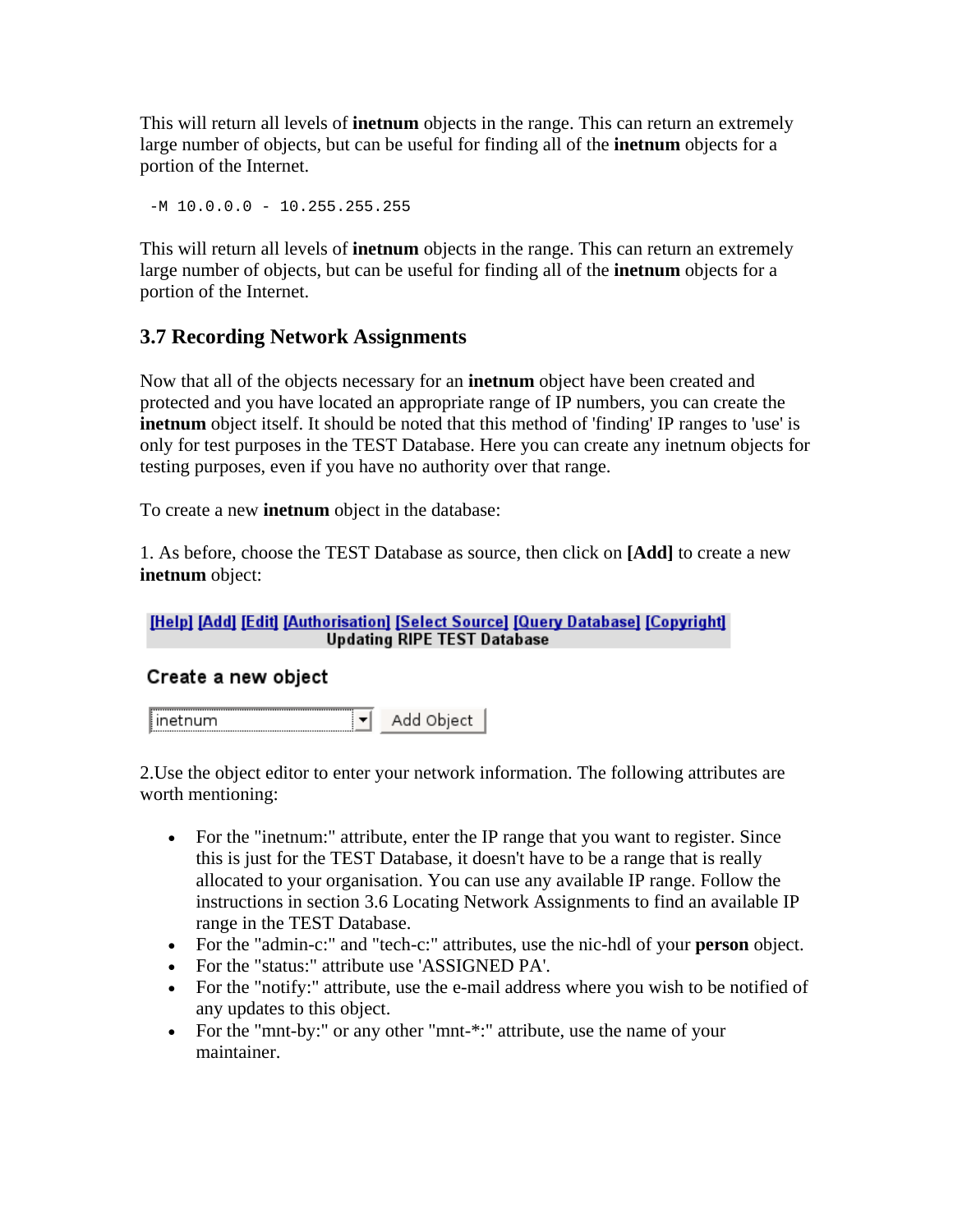You can get a full explanation of the syntax and meaning of all the attributes in this object by querying for:

-v inetnum

This will work for any object type.

Once again, you will need to provide authentication for your maintainer to create this object. Add your maintainer password to the field "password:". You can find out how to do this in Section 3.5 Protecting Your Contact Information.

password: this is my clear-text password, really!

The creation of new **inetnum** objects must also be authorised hierarchically. This means that while creating an **inetnum** object, the authentication for the *one-level less specific***inetnum** object (encompassing IP address range) is also required.

The "mnt-lower:" attribute in **inetnum** objects allows you to specify a specific maintainer for the creation of *more specific* (sub-assignments) **inetnum** objects.

To find out for which specific maintainer you must provide authentication, do the following:

• Query the RIPE Database for the *one-level less specific***inetnum** object:

-l [your IP range]

• Look for the **mntner** object referenced in the "mnt-lower:" attribute. If there is no "mnt-lower:" attribute, the **mntner** object referenced in the "mnt-by:" attribute is used.

For this specific example, querying for the *one-level less specific* object (-l 10.11.12.0 - 10.11.12.255) shows that it has:

mnt-lower: TEST-DBM-MNT

To allow users to freely create **inetnum** objects in the TEST Database, we have published the password for this maintainer. You can find it in the **mntner** object itself:

| $m$ tner:      | TEST-DBM-MNT                                    |
|----------------|-------------------------------------------------|
| descr:         | Mntner for TEST DBM objects.                    |
| $admin-c$ :    | AA1-TEST                                        |
| $tech-c$ :     | AA2-TEST                                        |
| $\text{auth}:$ | MD5-PW \$1\$N2zhyJ3q\$hzX7XTL84DtBkCWhBZE2c/    |
| remarks:       |                                                 |
| remarks:       | Password is "emptypassword" without the quotes. |
| remarks:       |                                                 |
| $mnt-by$ :     | TEST-ROOT-MNT                                   |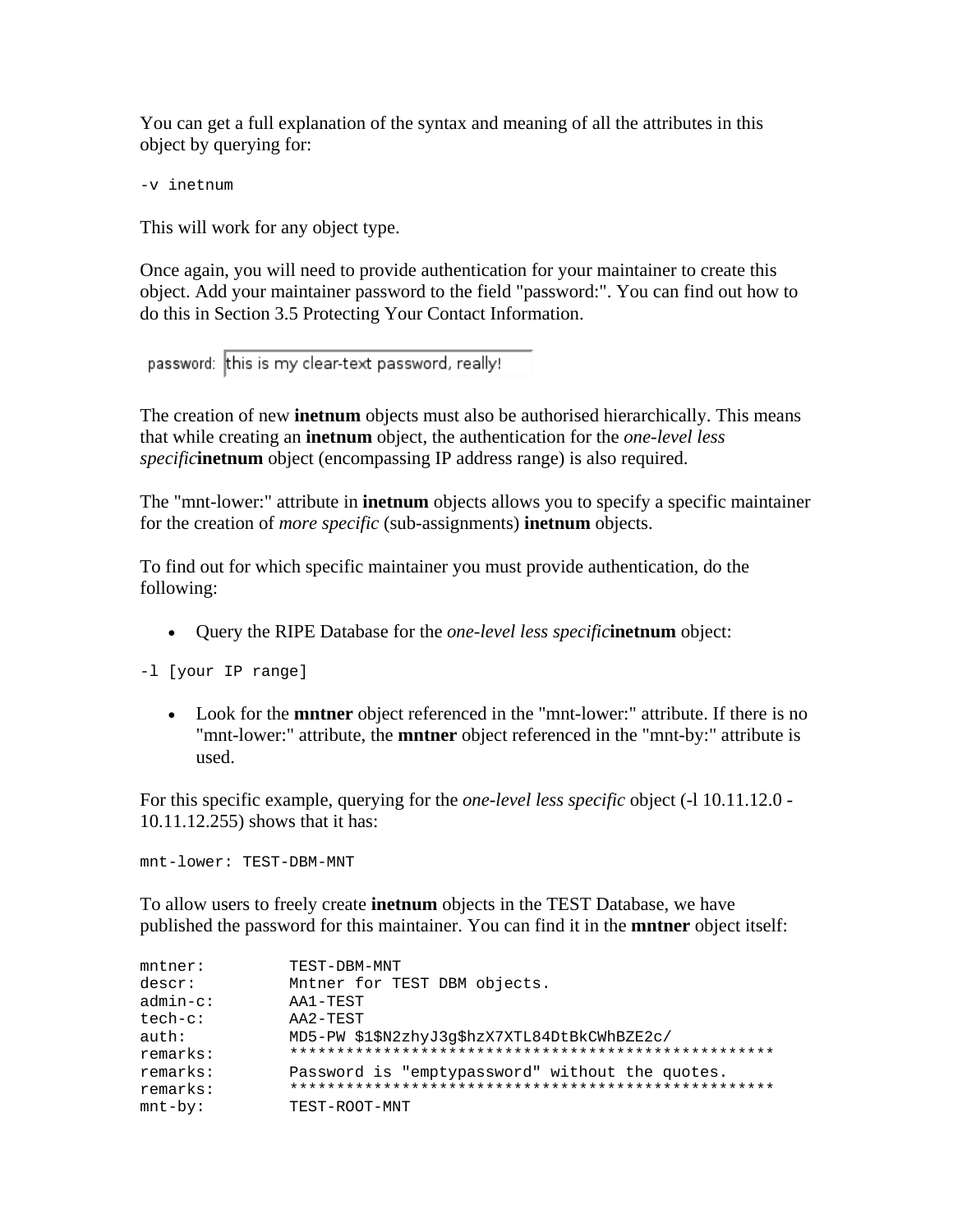| referral-by: | TEST-ROOT-MNT   |  |                                          |  |
|--------------|-----------------|--|------------------------------------------|--|
| remarks:     |                 |  | This is an automatically created object. |  |
| source:      | TEST # Filtered |  |                                          |  |

To pass the hierarchical authentication, you need to add an extra "password:" field to the object update with the password from TEST-DBM-MNT:

| password: emptypassword |  |
|-------------------------|--|
|-------------------------|--|

3. See below for an example of a new **inetnum** object. Click on **Submit Update**.

|              | inetnum:  10.11.12.0 - 10.11.12.255                                      | 키트           |               |                        |
|--------------|--------------------------------------------------------------------------|--------------|---------------|------------------------|
|              | netname: Example-Network                                                 | 키티           |               | $\left  \cdot \right $ |
| descr:       | This is a new fictitious assignment<br>for the end-user called "Example" | $\mathbf{P}$ | $+ + + $      |                        |
| country: NL  |                                                                          |              | 귀 티 비 취 베     |                        |
|              | admin-c:   S1-TEST                                                       |              | 인티비쉬베         |                        |
|              | tech-c:   S1-TEST                                                        |              | 인티비취+         |                        |
|              | status: ASSIGNED PA                                                      | 리트           |               | $+ + $                 |
|              | notify:  john.smith@example.com                                          |              | 귀복비취H×        |                        |
|              | mnt-by: EXAMPLE-MNT                                                      |              | 인티+ [+] +     |                        |
|              | mnt-lower: EXAMPLE-MNT                                                   |              | 귀복비취+ ×       |                        |
|              | mnt-routes: EXAMPLE-MNT                                                  |              | 귀복비취H×        |                        |
|              | changed:  john.smith@example.com                                         |              | 귀 티 +   +   + |                        |
| source: TEST |                                                                          | 키티           |               | $+ + $                 |
|              | password: this is my clear-text password, really!                        |              |               | $\vert x \vert$        |
|              | password:  emptypassword                                                 |              | ? ■ + ↑       | ×                      |

4. Wait for the acknowledgement to return from the whois database. If your update was successful, you will get a reply containing something like the following:

Create SUCCEEDED: [inetnum] 10.11.12.0 - 10.11.12.255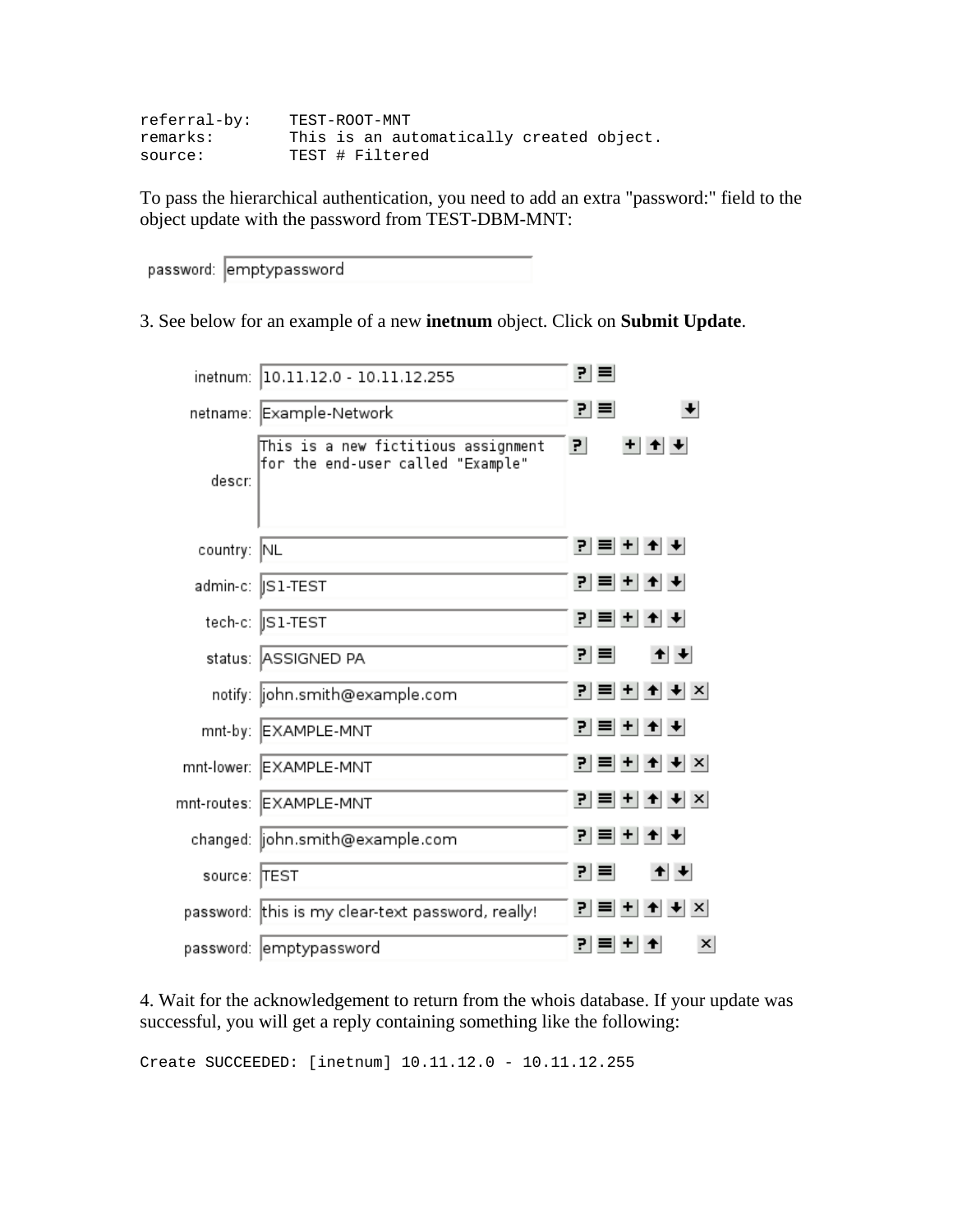<span id="page-23-0"></span>If there was an error, the acknowledgement will tell you what errors were found. For example, it may contain the following:

```
Update FAILED: [inetnum] 10.11.12.0 - 10.11.12.255 
***Error: Syntax error in object
```
5. If it is successful, the e-mail address in the "mnt-nfy:" attribute of your **mntner** object will receive an e-mail with the details of the new object.

## **3.8 Modifying the INETNUM object**

You can modify information in your **inetnum** object. You might need to do this if the technical contact has changed and is now represented by the **person** object "MJ3-TEST". (You must first create a new person object before you can follow this example.) To modify an existing object, do the following:

1. Click on **[Edit]** in *webupdates*. In the text box, enter one IP address of the **inetnum** object range, the full IP range, the "netname:", or even the name from the referenced **person** object(s). Click on **Edit Object**.

#### Modify or delete an existing object

 $|10.11.12.0|$ Edit Object

2. From the "Search Results" list, select your **inetnum** object and click on **Edit**.

#### **Search Results**

| inetnum: 10.11.12.0 - 10.11.12.255 $\blacktriangleright$ | Fdit |
|----------------------------------------------------------|------|
| Please Select Object                                     |      |
| linetnum: 10.11.12.0 - 10.11.12.255                      |      |
| person: John Smith                                       |      |

3. Using the object editor, change the "tech-c:" attribute to the new **person** object. Add a "notify:" attribute, so the new technical contact will be notified when the **inetnum** object is modified.

You also need to include the password for your maintainer so that the modification is authorised, as well as a new "changed:" line to keep track of the history of modifications to the object. The new "changed:" line must follow all existing ones.

**Note:** The hierarchical authorisation is only required for creation of **inetnum** objects, not modification. You do not have to include the second password (from the *less-specific* IP block) in this update.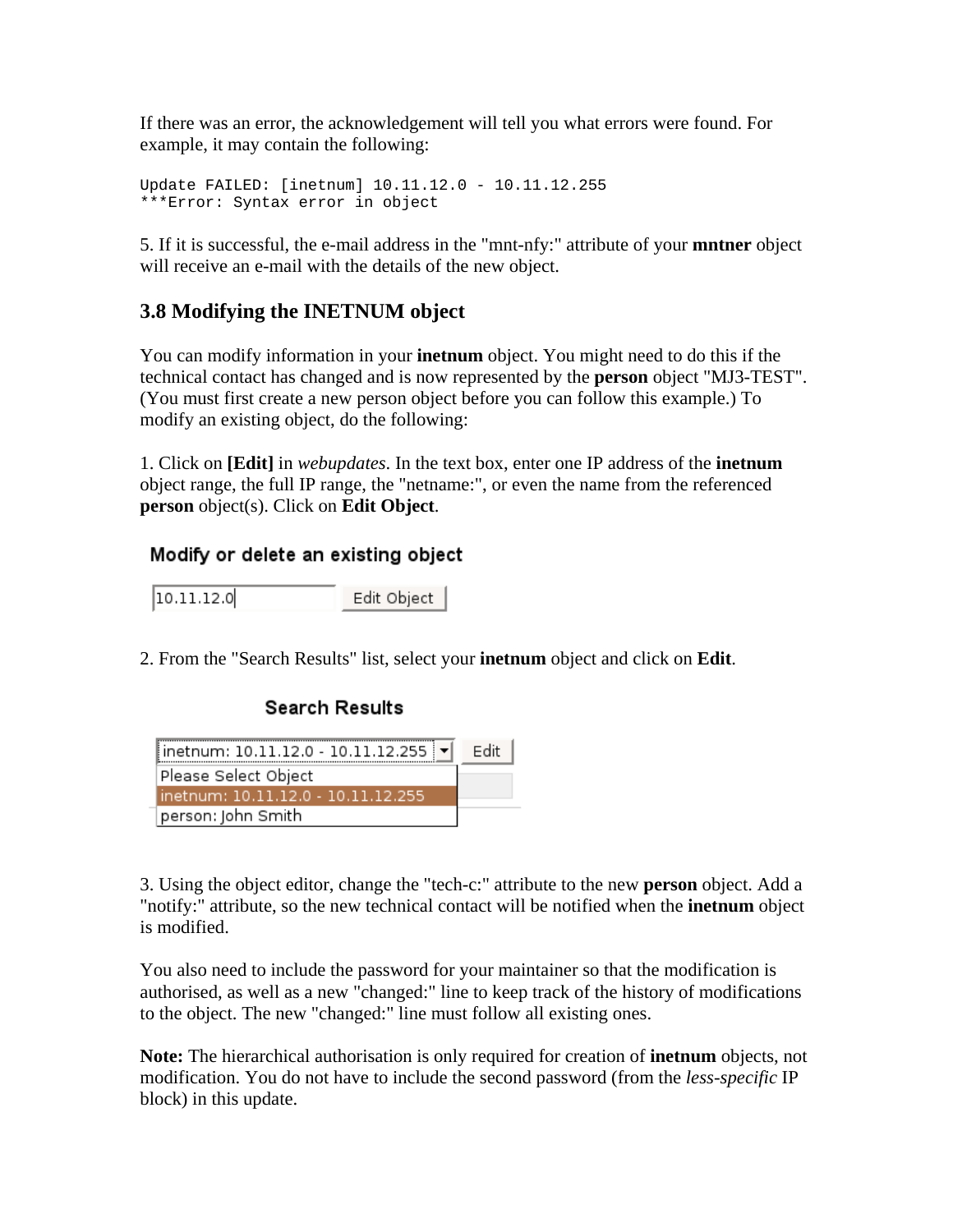| inetnum:     | 10.11.12.0 - 10.11.12.255                                                | 키티           |                    |                        |
|--------------|--------------------------------------------------------------------------|--------------|--------------------|------------------------|
|              | netname: Example-Network                                                 | 킨티           |                    | $\left  \cdot \right $ |
| descr:       | This is a new fictitious assignment<br>for the end-user called "Example" | $\mathbf{P}$ | $+$ $+$ $+$        |                        |
| country:     | <b>NL</b>                                                                |              | 인티+ ↑ +            |                        |
|              | admin-c:   S1-TEST                                                       |              | 귀복비취+              |                        |
|              | tech-c: MJ3-TEST                                                         |              | 인티+ ↑ +            |                        |
|              | status: ASSIGNED PA                                                      | 킨티           | $+ + $             |                        |
|              | notify:  john.smith@example.com                                          |              | <u>?│≡│+│+│+│×</u> |                        |
|              | notify: mark.johnson@example.com                                         |              | <u>귀ਥ+ + + ×</u>   |                        |
|              | mnt-by: EXAMPLE-MNT                                                      |              | 귀복비취+              |                        |
|              | mnt-lower: EXAMPLE-MNT                                                   |              | $P =  + + + $      |                        |
|              | mnt-routes: EXAMPLE-MNT                                                  |              | 귀=++++ ★           |                        |
|              | changed:  john.smith@example.com 20051129                                |              | 귀티비취베지             |                        |
|              | changed:  john.smith@example.com                                         | PI.          | <b>≡ + ↑ ↓</b> ×   |                        |
| source: TEST |                                                                          | 키티           | $+$ $+$            |                        |
|              | password:  this is my clear-text password, really!                       |              | 인터 H 1             | $\vert x \vert$        |

You cannot change the primary attribute of the object (**inetnum**: 10.11.12.0 - 10.11.12.255). The database will consider this to be a creation of a new object.

4. Click on **Submit Updat**e to process this:

Submit Update |

5. Wait for an acknowledgement from the database. This will tell you if your update was successful. If there was an error, the message that you receive will tell you what was wrong.

6. The e-mail address in the "notify:" attribute of the original object will be sent a message with the details of the change. In a similar way, a notification e-mail will be sent to the "mnt-nfy:" of the maintainer.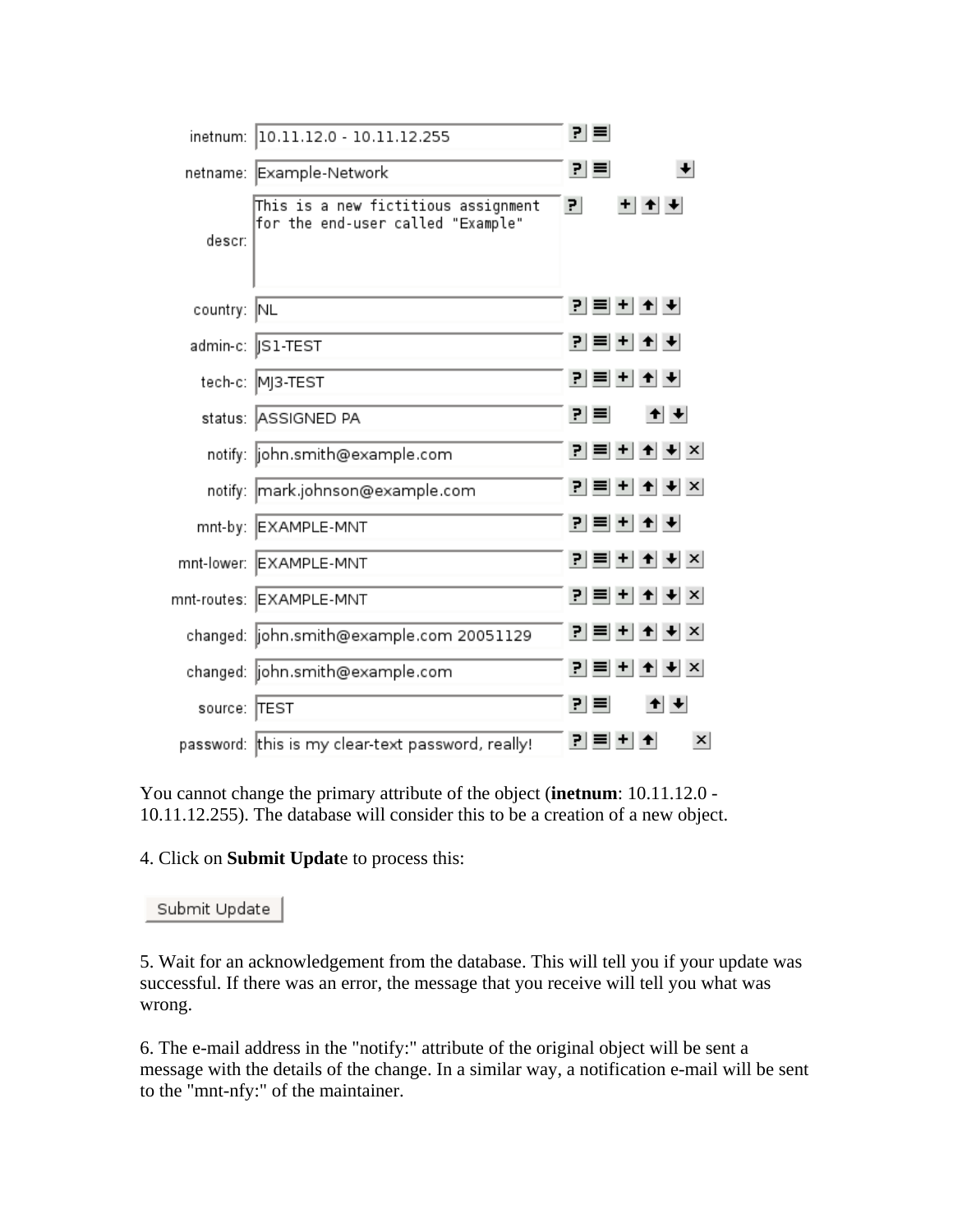### <span id="page-25-0"></span>**3.9 Deleting Objects**

Sometimes you no longer need objects that you maintain. You should delete these. For example, if an assignment is no longer used you should delete the **inetnum** object and all **person** and **mntner** objects that are referenced only from that object.

#### **To delete an existing object:**

1. Select the object that you wish to remove using the **[Edit]** option in *webupdates*. Follow steps 1 and 2 in Section 3.8 Modifying the INETNUM Object to query for this object and present the object details.

2. In the object editor, do not change any of the attributes. If the object submitted is not an exact copy of the one stored in the RIPE Database, the deletion will fail.

Add only a "password:" field to authenticate you as the valid maintainer. Deletion of objects in the RIPE Database/TEST Database must also be authorised.

| password: [[add your password here]] |  | $P \equiv   \pm   \pm  $ |  |  |  | $\boldsymbol{\mathsf{x}}$<br>and the control of the con- |
|--------------------------------------|--|--------------------------|--|--|--|----------------------------------------------------------|
|--------------------------------------|--|--------------------------|--|--|--|----------------------------------------------------------|

3. At the bottom of the editor page, enter the reason for this object deletion in the **Reason** box. Click on **Delete Object**, when done.

Delete Object Reason:

This will automatically submit the update for processing to the TEST Database adding a line in the format:

delete: [reason for deletion]

This indicates that this object is to be deleted from the database.

Example of a deletion: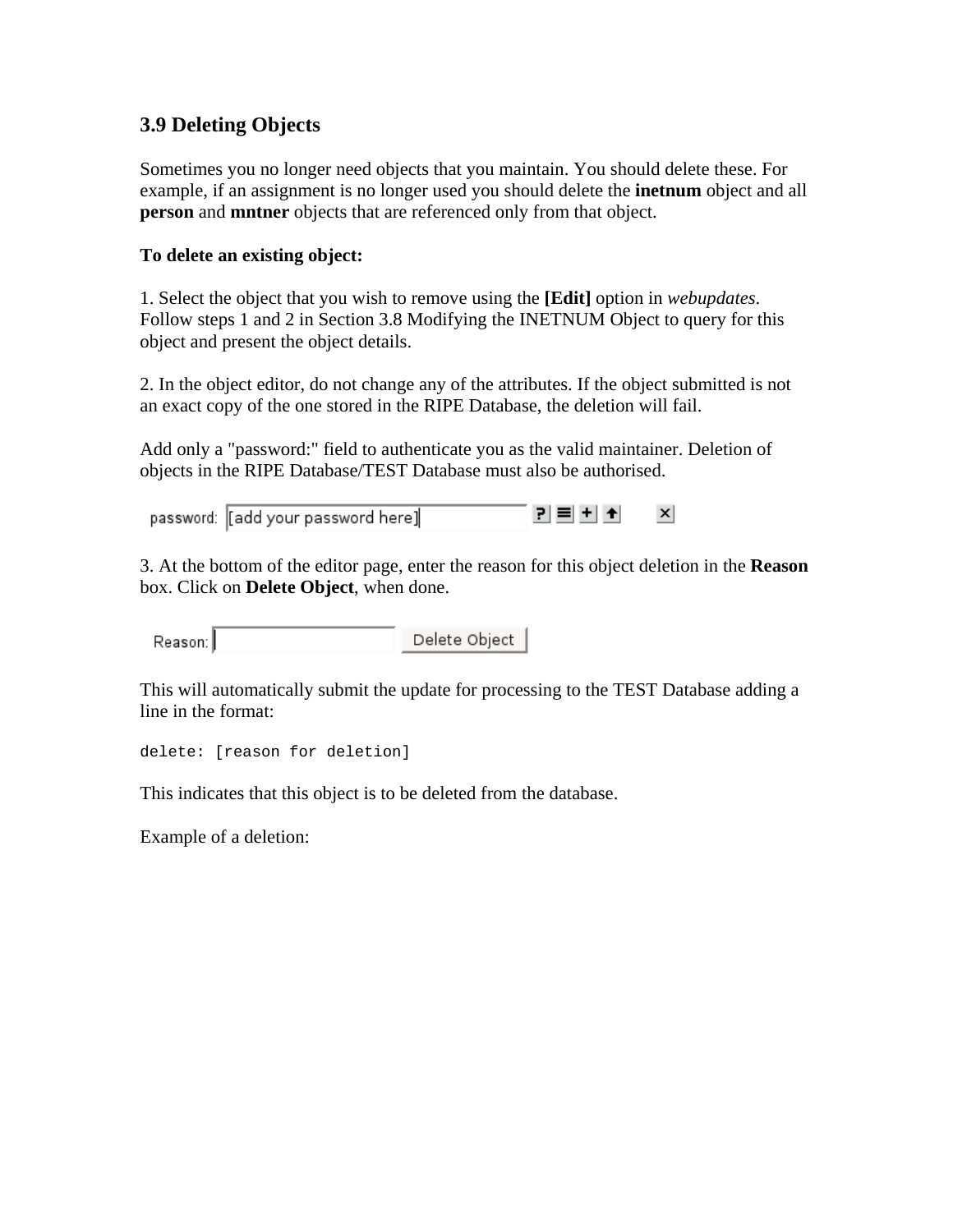|                           | inetnum: 10.11.12.0 - 10.11.12.255                                                    | 관리                                                    |  |  |  |  |
|---------------------------|---------------------------------------------------------------------------------------|-------------------------------------------------------|--|--|--|--|
|                           | netname: Example-Network                                                              | $\left  \bullet \right $<br>리티                        |  |  |  |  |
| descr:                    | This is a new fictitious assignment $\mathbf{P}$<br>for the end-user called "Example" | $+$ $+$ $+$                                           |  |  |  |  |
| country: NL               |                                                                                       | 귀복비취+                                                 |  |  |  |  |
|                           | admin-c: ∥S1-TEST                                                                     | 힘들번 취회                                                |  |  |  |  |
|                           | tech-c: MJ3-TEST                                                                      | 귀복비취+                                                 |  |  |  |  |
|                           | status: ASSIGNED PA                                                                   | $+$ $+$<br>리트                                         |  |  |  |  |
|                           | notify:  john.smith@example.com                                                       | $ P  \equiv  P  +  P $                                |  |  |  |  |
|                           | notify: mark.johnson@example.com                                                      | $P \equiv$ + + + $\times$                             |  |  |  |  |
|                           | mnt-by: EXAMPLE-MNT                                                                   | 귀 티 비 쉬 쉬                                             |  |  |  |  |
|                           | mnt-lower: EXAMPLE-MNT                                                                | 귀티비히♦×                                                |  |  |  |  |
|                           | mnt-routes: EXAMPLE-MNT                                                               | $P = + +$                                             |  |  |  |  |
|                           | changed:  john.smith@example.com 20051129                                             | $ P  \equiv  P  +  P $                                |  |  |  |  |
|                           | changed:  john.smith@example.com 20051130                                             | PI.<br>$\parallel \bullet \parallel \times \parallel$ |  |  |  |  |
| source: TEST              |                                                                                       | 리티<br>$+ +$                                           |  |  |  |  |
|                           |                                                                                       | 힘들비 취<br>$\vert x \vert$                              |  |  |  |  |
| Add New Field:   password | after<br>$\mathbf{I}$ the source<br>$\blacktriangledown$                              | Add a field<br>$\mathbf{r}$ Field.                    |  |  |  |  |
|                           | □Force New                                                                            |                                                       |  |  |  |  |
|                           | Reason: no longer valid                                                               | Delete Object                                         |  |  |  |  |
|                           | Submit Update<br>Switch View                                                          |                                                       |  |  |  |  |

### 4. Press **Submit Update**.

5. Wait for an acknowledgement from the database. This will tell you if your deletion was successful.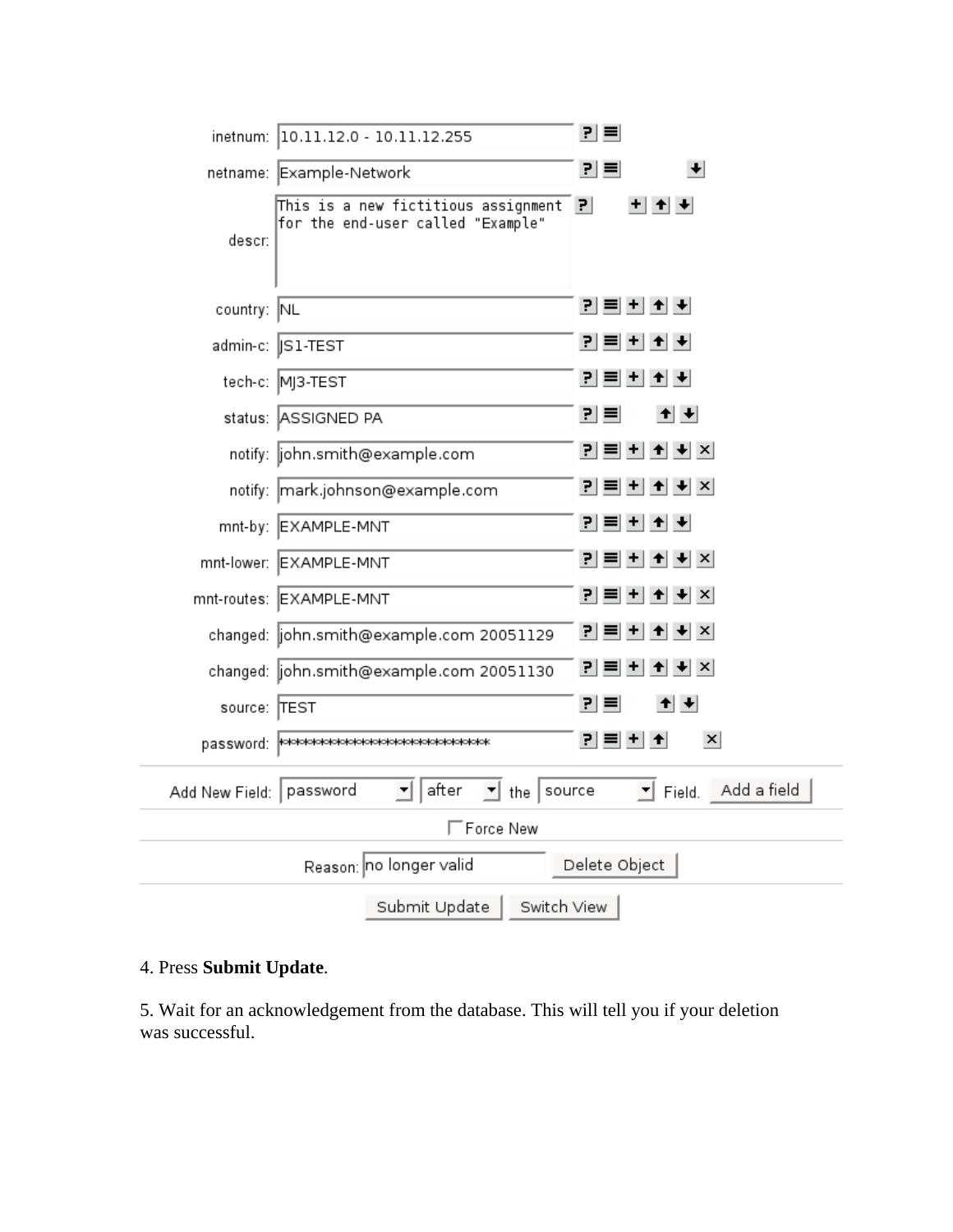6. The e-mail addresses in the "notify:" attribute of the object, as well as the "mnt-nfy:" attribute of the mnt-by: **mntner**,attribute of the mnt-by: **mntner**will receive a message with the details of the deletion.

Objects that are referenced by other objects cannot be deleted. For example, a **mntner** object cannot be deleted while it is used in "mnt-by:" or any other attribute. You can find the references to a **mntner** object by using an inverse query. Type the following in the query window, substituting your **mntner** object:

-i mnt-by,mnt-lower,mnt-routes,mnt-domains,mnt-ref -r EXAMPLE-MNT

This will return all of the objects that reference EXAMPLE-MNT. The "-i" flag requests the inverse query, and the "mnt-by,mnt-lower,mnt-routes,mnt-domains,mnt-ref" specify which attributes you want to look at. There must not be a space after any of the commas. The "-r" disables recursion (associated objects will not be displayed).

Before you can delete a **mntner** object, you must remove all references to it.

For example, if you have the following **mntner** and **person** objects: % Information related to 'EXAMPLE-MNT'

| $m$ tner:        | EXAMPLE-MNT                                  |
|------------------|----------------------------------------------|
| descr:           | Sample maintainer for example                |
| $admin-c$ :      | JS1-TEST                                     |
| tech-c:          | JS1-TEST                                     |
| $upd-to$ :       | john.smith@example.com                       |
| $mnt-nfy$ :      | john.smith@example.com                       |
| auth:            | MD5-PW \$1\$wCDUXtMe\$MptgAFcPa3sy9QqQnbX4X/ |
| notify:          | john.smith@example.com                       |
| $abuse-mailbox:$ | abuse@example.com                            |
| $mnt-by$ :       | <b>FXAMPLE-MNT</b>                           |
| referral-by:     | TEST-DBM-MNT                                 |
| changed:         | john.smith@example.com 20051104              |
| source:          | TEST                                         |

% Information related to 'JS1-TEST'

| person:         | John Smith                       |  |
|-----------------|----------------------------------|--|
| address:        | Example LTD                      |  |
|                 | High street 12                   |  |
|                 | St.Mery Mead                     |  |
|                 | Essex, UK                        |  |
| phone:          | +44 1737 892 004                 |  |
| $e$ -mail:      | john.smith@example.com           |  |
| $nic$ - $hdl$ : | JS1-TEST                         |  |
| mnt-by:         | FXAMPLE-MNT                      |  |
| remarks:        | *******************************  |  |
| remarks:        | This object is only an example!  |  |
| remarks:        | *******************************  |  |
|                 | abuse-mailbox: abuse@example.com |  |
| changed:        | john.smith@example.com 20051104  |  |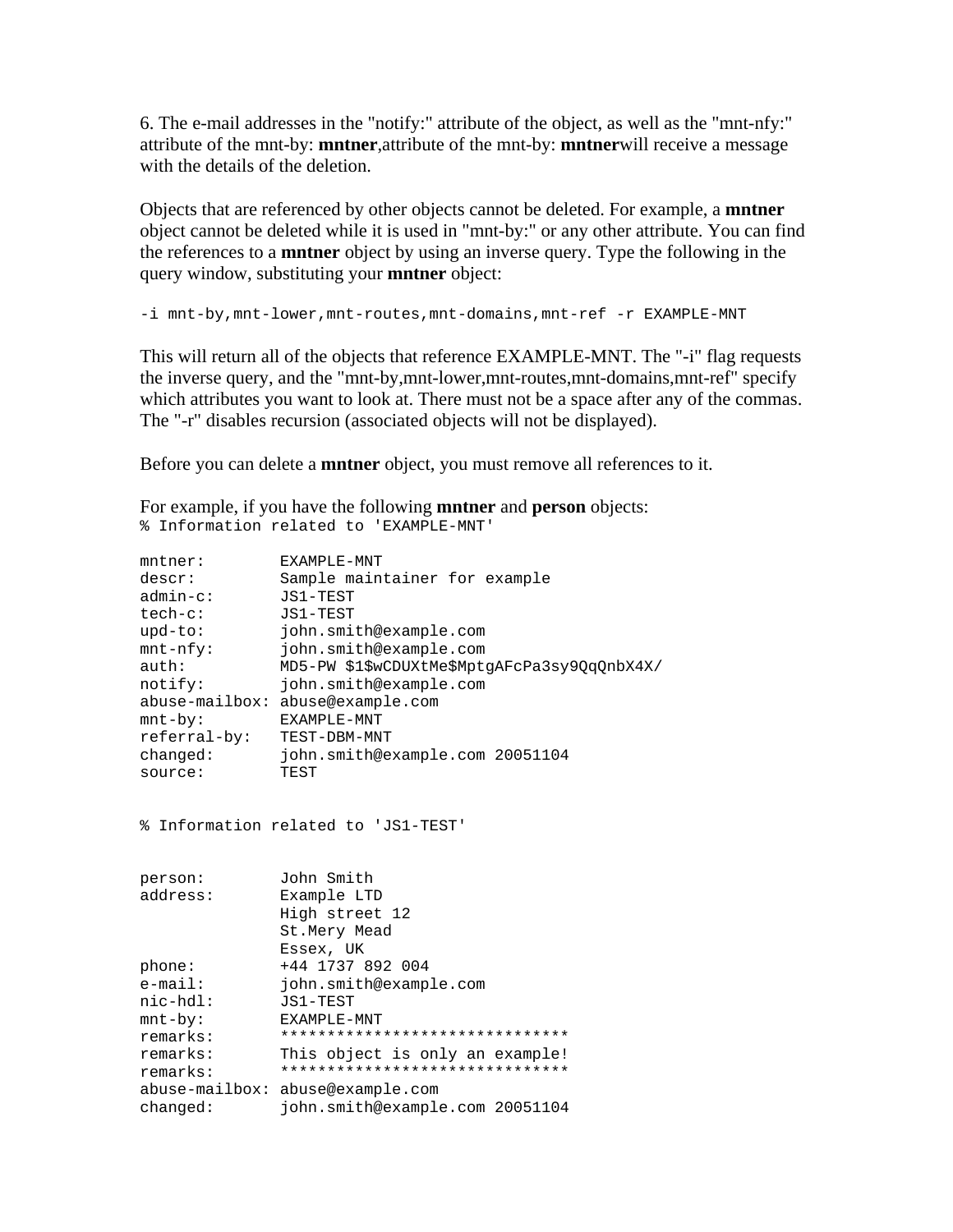<span id="page-28-0"></span>changed: john.smith@example.com 20051109<br>source: TEST source:

The **mntner** "EXAMPLE-MNT" cannot be deleted, because it is referenced by the **person** "JS1-TEST". The **person** "JS1-TEST" cannot be deleted, because it is referenced by the **mntner** "EXAMPLE-MNT". To delete these objects, do the following:

- 1. Modify the **person** object, and remove the "mnt-by:" attribute. This removes all protection, but this is not a security issue, because the object will be deleted.
- 2. Delete the **mntner** object.
- 3. Delete the **person** object.

(Please remember to delete all objects you created in the TEST Database while doing these exercises.)

## **4.0 Extra Features**

## **4.1 Keeping a Password in** *webupdates* **Memory**

If you want to use your maintainer authentication password in several updates, you can save it for a specified amount of time.

#### **To do this:**

1. Before starting to update any of your objects, click on the **[Authorisation]** option.

2. Type in your password and select the amount of time that you want to keep your password in memory.

## Authorisation

| Password: <del>Molololololololololololol</del> ok | expires in $1 \times$ hours 40 $\overline{\phantom{0}}$ minutes |  |  |  |
|---------------------------------------------------|-----------------------------------------------------------------|--|--|--|
|                                                   | Register                                                        |  |  |  |

#### 3. Click on **Register**

You can now start editing your objects. From here on, and for however long that you specify, all updates submitted through *webupdates* from your computer will automatically include the password you entered.

## **4.2 Edit an Object in Text-Based View Using** *webupdates*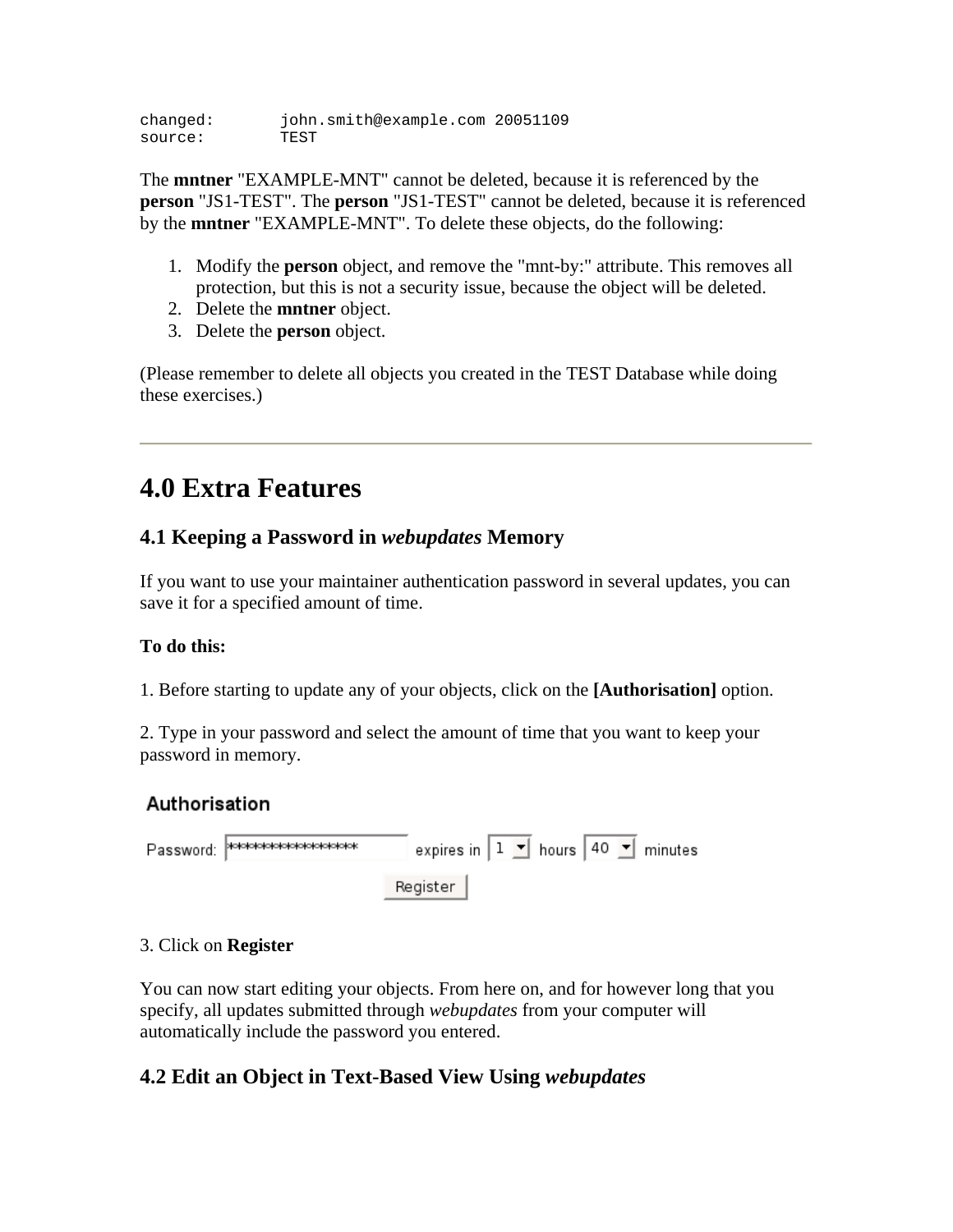Using *webupdates*, you can edit an object in text-based mode, instead of the field-based mode used so far. This can be helpful in situations when *copy-paste* operations are needed.

This is done using the **Switch View** option. It allows you to switch between 'field-based' and 'text-based' editing.

[Help] [Add] [Edit] [Authorisation] [Select Source] [Query Database] [Copyright] **Updating RIPE TEST Database** Legend + Move field up  $\equiv$ Convert field to multi-line P Help about the field + Move field down + Add another line of the same field x | Delete field  $P \equiv$ person: John Smith  $P \equiv +$ address: Example LTD  $+ x$ High street 12  $+$   $+$   $+$   $\times$  $\overline{P}$ St. Mery Mead address: Essex, UK  $P = + + +$ phone: +44 1737 892 004  $P \equiv + + + x$ e-mail: john.smith@example.com nic-hdl: AUTO-1  $P \equiv$  $+ +$ remarks: **высококносное космосное состоитель**  $P = + +$  $\boldsymbol{\mathsf{x}}$ remarks: This object is only an example!  $\mathbf{P} \equiv + + + \times$ remarks: воснововововововововововововововововово  $P \equiv$  + + +  $\times$  $P \equiv + + +$ abuse-mailbox: abuse@example.com  $P = + + +$ changed: john.smith@example.com  $+$  +  $P \equiv$ source: TEST Add New Field: address  $\mathbf{I}$  after  $\mathbf{r}$  the address  $\blacksquare$  Field. Add a field **区Force New** Submit Update Switch View

For example, if you are editing an object as shown below:

Pressing the **Switch View** button allows you to switch to text-based mode: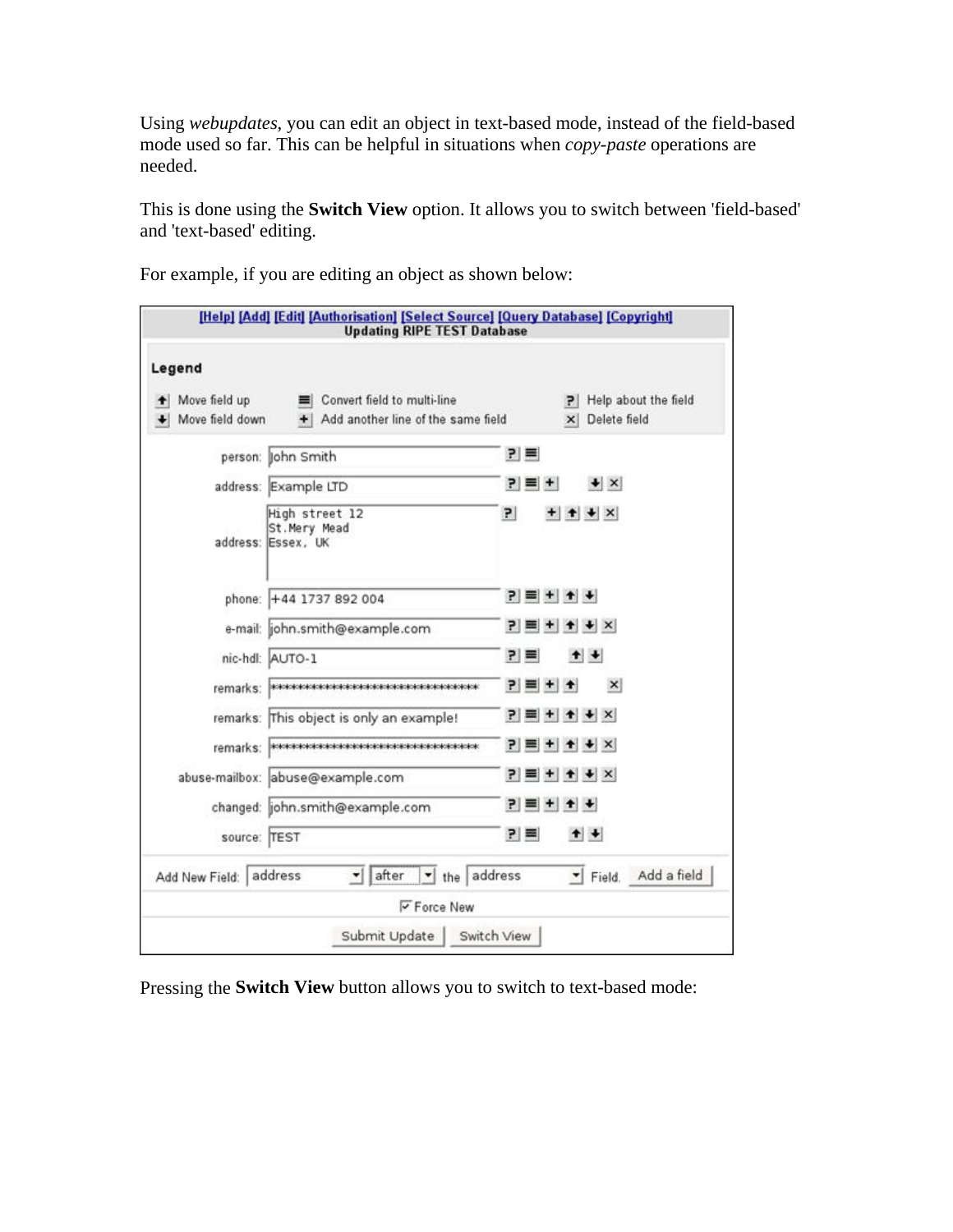<span id="page-30-0"></span>[Help] [Add] [Edit] [Authorisation] [Select Source] [Query Database] [Copyright] **Updating RIPE TEST Database** 

```
berson: John Smith
address: Example LTD
address: High street 12
        St.Mery Mead
        Essex, UK
phone: +44 1737 892 004
e-mail: john.smith@example.com|
hic-hdl: AUTO-1
remarks: This object is only an example!
Temarks: *********************************
abuse-mailbox: abuse@example.com
changed: john.smith@example.com
source: TEST
```
Submit Update Switch View

In this mode, you can edit the object as free text, including adding and removing attributes to the object.

Pressing **Switch View** once again switches back to the field-based mode. Pressing **Submit Update** submits your update to the RIPE Database.

You can switch between both edit modes while editing an object. However, please notice that *webupdates* will only let you switch from text-based mode to field-based mode, if there are no syntax errors in the object.

#### **4.3 Updates By E-mail**

Another way of updating objects in the RIPE/TEST Database is by using e-mail. This is useful if you need to update several objects at the same time.

You should send updates for the TEST Database to <[test-dbm@ripe.net](mailto:test-dbm@ripe.net)>. We automatically process all updates sent to this e-mail address, no human handling is involved.

#### **Follow these steps when you prepare your e-mail:**

1. Include the complete objects that you wish to update (create, modify or delete) in the e-mail, with at least one blank line between each object, and completely aligned to the left (no space characters at the beginning of the lines). Please don't include any blank lines in between the attributes of any object, as this will prevent it from being recognised.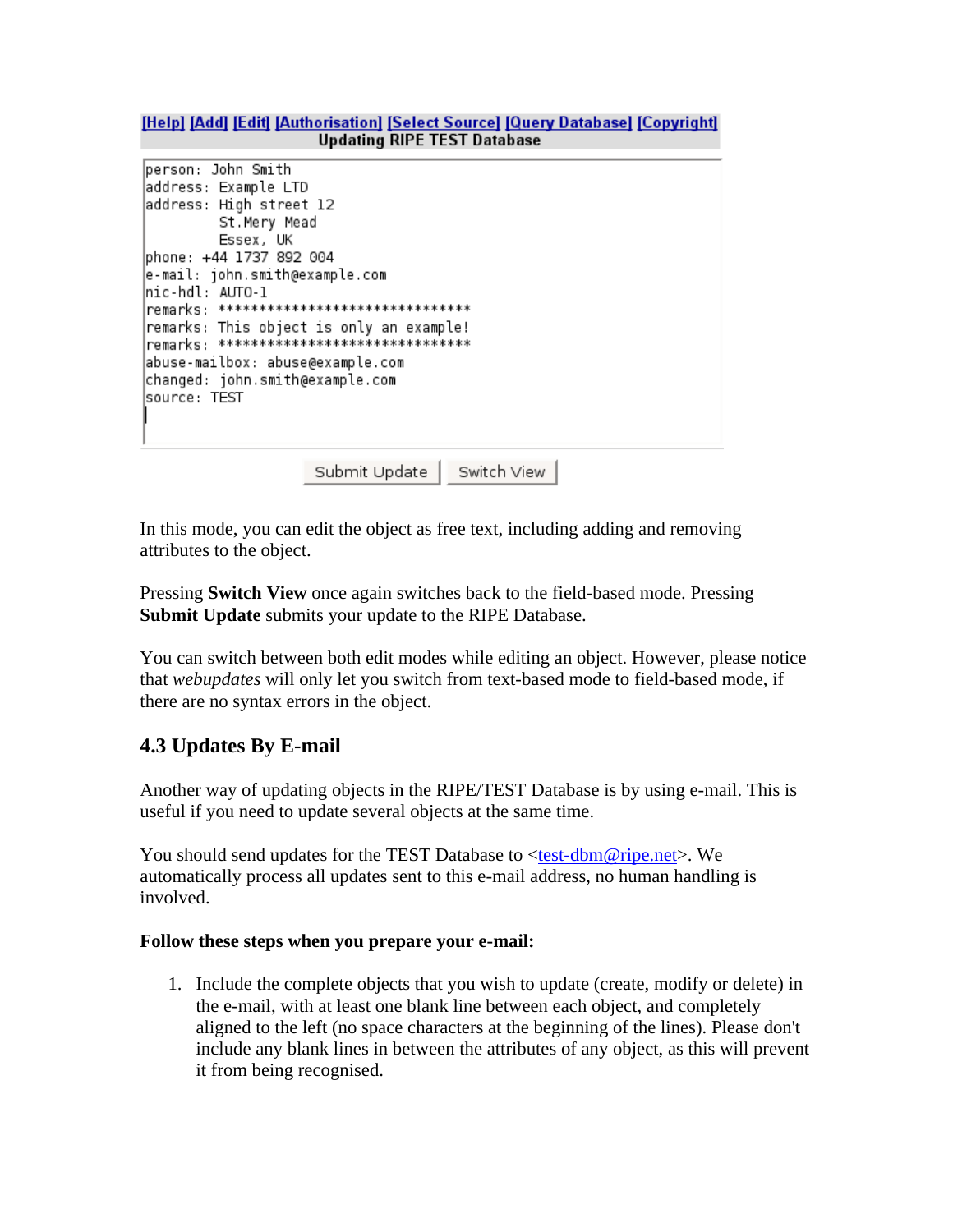2. If you want to delete an object, include the complete object exactly as stored in the RIPE Database and add an extra field to the object with the syntax:

#### *delete: [reason for deleting]*

3. Include in the e-mail, all the clear-text passwords needed to perform the updates, with the following syntax:

*password: [clear-text password]* 

You need only include each cleartext password once in the message, even if it is required by several objects.

4. Send your e-mail to  $\langle test\text{-}dbm@ripe.net\rangle$ 

Here is an example of an e-mail update to the TEST Database:

| inetnum:       | $10.11.12.0 - 10.11.12.255$                        |  |
|----------------|----------------------------------------------------|--|
| netname:       | Example-Network                                    |  |
| descr:         | This is a new fictitious assignment                |  |
|                | for the end-user called "Example"                  |  |
| country:       | ΝL                                                 |  |
| $admin-c$ :    | JS1-TEST                                           |  |
| $tech-c$ :     | MJ3-TEST                                           |  |
| status:        | ASSIGNED PA                                        |  |
| notify:        | john.smith@example.com                             |  |
| notify:        | mark.johnson@ripe.net                              |  |
| $mnt-by$ :     | EXAMPLE-MNT                                        |  |
| $mnt-lower$ :  | EXAMPLE-MNT                                        |  |
| $mnt$ -routes: | EXAMPLE-MNT                                        |  |
| changed:       | john.smith@example.com 20051129                    |  |
| changed:       | john.smith@example.com 20051130                    |  |
| source:        | TEST                                               |  |
| delete:        | IP assignment has been cancelled                   |  |
| person:        | John Smith                                         |  |
| address:       | Example LTD                                        |  |
|                | High street 12                                     |  |
|                | St.Mery Mead                                       |  |
|                | Essex, UK                                          |  |
| phone:         | +44 1742 812 991                                   |  |
| $e$ -mail:     | john.smith@example.com                             |  |
| $nic-hd1$ :    | JS1-TEST                                           |  |
| $mnt-by$ :     | EXAMPLE-MNT                                        |  |
| remarks:       |                                                    |  |
|                |                                                    |  |
| remarks:       | This object is still an example, but the phone has |  |
| changed!       |                                                    |  |
| remarks:       |                                                    |  |
|                |                                                    |  |
|                | abuse-mailbox: abuse@example.com                   |  |
| changed:       | john.smith@example.com 20051104                    |  |
| changed:       | john.smith@example.com 20051109                    |  |
| changed:       | john.smith@example.com                             |  |
| source:        | TEST                                               |  |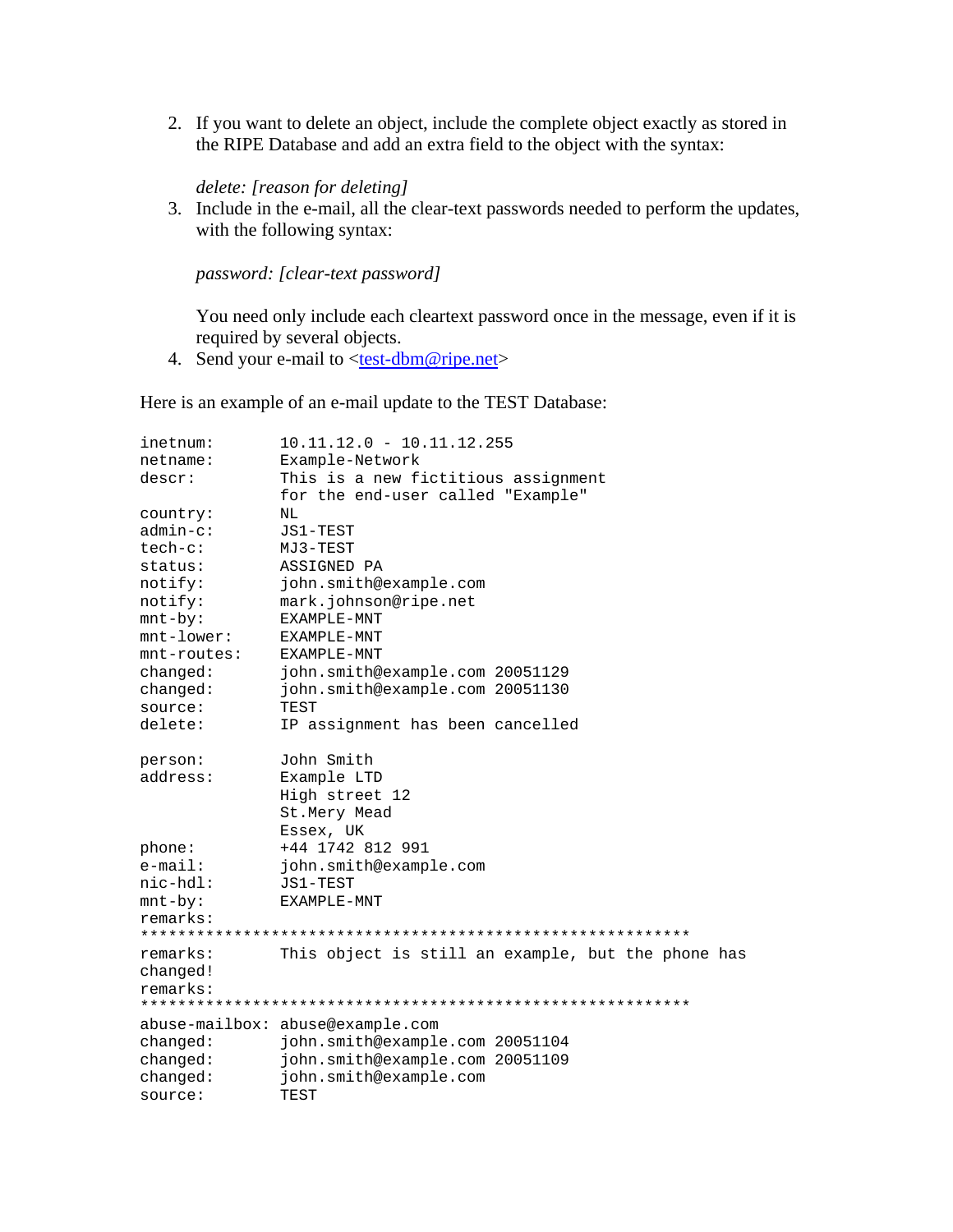<span id="page-32-0"></span>password: this is my clear-text password, really!

After your update has been processed, you will receive the results by e-mail. The reply will tell you which objects were updated successfully and which ones failed. For the objects that failed, you will get an explanation with the errors. This is similar to what is shown in the *webupdates* report.

#### **4.4 Whois Client**

You can also perform queries on the database by using a whois software client.

There is a whois client, developed by the RIPE NCC, available for free download. [3]

To perform queries on the TEST Database, use the syntax:

*whois –h test-whois.ripe.net <query-text>*

Where *<query-text>* is the full query text that would be entered in the web query box shown in [Section 2.1 Web Queries.](#page-3-0)

#### **4.5 Important Query Flags**

Here is a list of commonly used flags that can be useful when querying the RIPE database. Please note that these flags are case-sensitive.

#### **General query flags:**

| $-B$                 | Disables the default query behaviour of filtering the "notify:",<br>"changed:" and "e-mail:" attributes, to protect users from contact<br>abuse. This flag is helpful for retrieving the objects exactly as they<br>are stored in the RIPE Database. It is important to use this flag<br>when updating database objects by e-mail, to prevent information<br>from being lost in the update. |
|----------------------|---------------------------------------------------------------------------------------------------------------------------------------------------------------------------------------------------------------------------------------------------------------------------------------------------------------------------------------------------------------------------------------------|
| -r                   | Disables the default query behaviour of recursion for contact<br>information after retrieving the objects that match the lookup key.<br>You should use this flag if you do not want to retrieve the <b>person</b><br>and role objects that contain the contact information associated<br>with the object that you are querying for.                                                         |
| $-t$ < object-type > | Requests a template for the specified object type. Using this flag<br>you can see all the possible attributes used in an object type as well<br>as their characteristics.                                                                                                                                                                                                                   |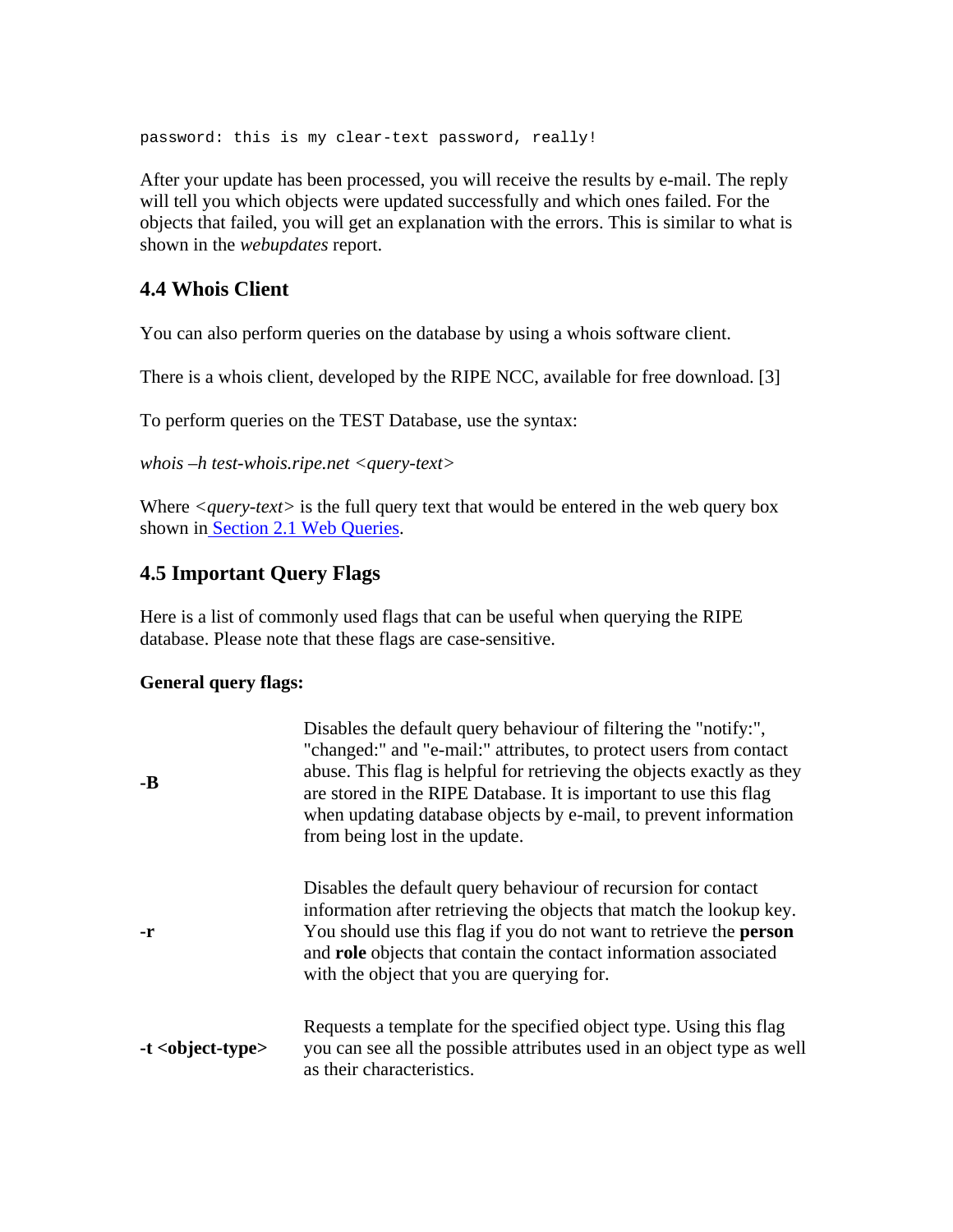| $-v$ < object-type >                                                                                                                                                | Requests a verbose template for the specified object type. This flag<br>works as -t, but also gives you a detailed explanation of each<br>attribute, and the expected syntax. It can be very helpful when you<br>receive a syntax error while updating an object in the RIPE<br>Database. |
|---------------------------------------------------------------------------------------------------------------------------------------------------------------------|-------------------------------------------------------------------------------------------------------------------------------------------------------------------------------------------------------------------------------------------------------------------------------------------|
| -i <attribute-< td=""><td>Perform an inverse query. This flag is useful to see in which objects<br/>a certain object is referenced. For example:</td></attribute-<> | Perform an inverse query. This flag is useful to see in which objects<br>a certain object is referenced. For example:                                                                                                                                                                     |
| name> <inverse-<br>key&gt;</inverse-<br>                                                                                                                            | -i mnt-by EXAMPLE-MNT                                                                                                                                                                                                                                                                     |
|                                                                                                                                                                     | will show all the objects that are maintained by the <b>maintainer</b><br>EXAMPLE-MNT.                                                                                                                                                                                                    |

### **IP range query flags:**

| $-l$ $\langle$ ip-lookup $\rangle$ | <i>One-level less specific</i> query. This returns the smallest <b>inetnum</b><br>range that encompasses the entire IP range specified in the query,<br>excluding the exact match.                                                                                     |
|------------------------------------|------------------------------------------------------------------------------------------------------------------------------------------------------------------------------------------------------------------------------------------------------------------------|
| $-L <$ ip-lookup>                  | All-levels less specific query. This returns all the less specific<br><b>inethum</b> objects that encompass the IP range specified in the<br>query, including the exact match.                                                                                         |
| $-m ip-lookup>$                    | <i>One-level more specific</i> query. This returns the largest <b>inetnum</b><br>ranges that are completely contained in the IP range specified in the<br>query, excluding the exact match                                                                             |
| $-M$ $\langle$ ip-lookup $>$       | All-levels more specific query. This returns all the levels of<br><b>inethum</b> objects contained in the IP range specified in the query,<br>excluding the exact match. This can return an extremely large<br>number of objects, depending on which IP range is used. |
| $-x$ $\langle$ ip-lookup $\rangle$ | <i>Exact match</i> query. This returns the <b>inetnum</b> object that exactly<br>corresponds to the IP range specified in the query. If no exact<br>match is found no objects are returned                                                                             |

In a default IP range query, without any of the flags mentioned above, the exact match object will be returned. If no exact match is found, the one-level less specific **inetnum**  object will be returned.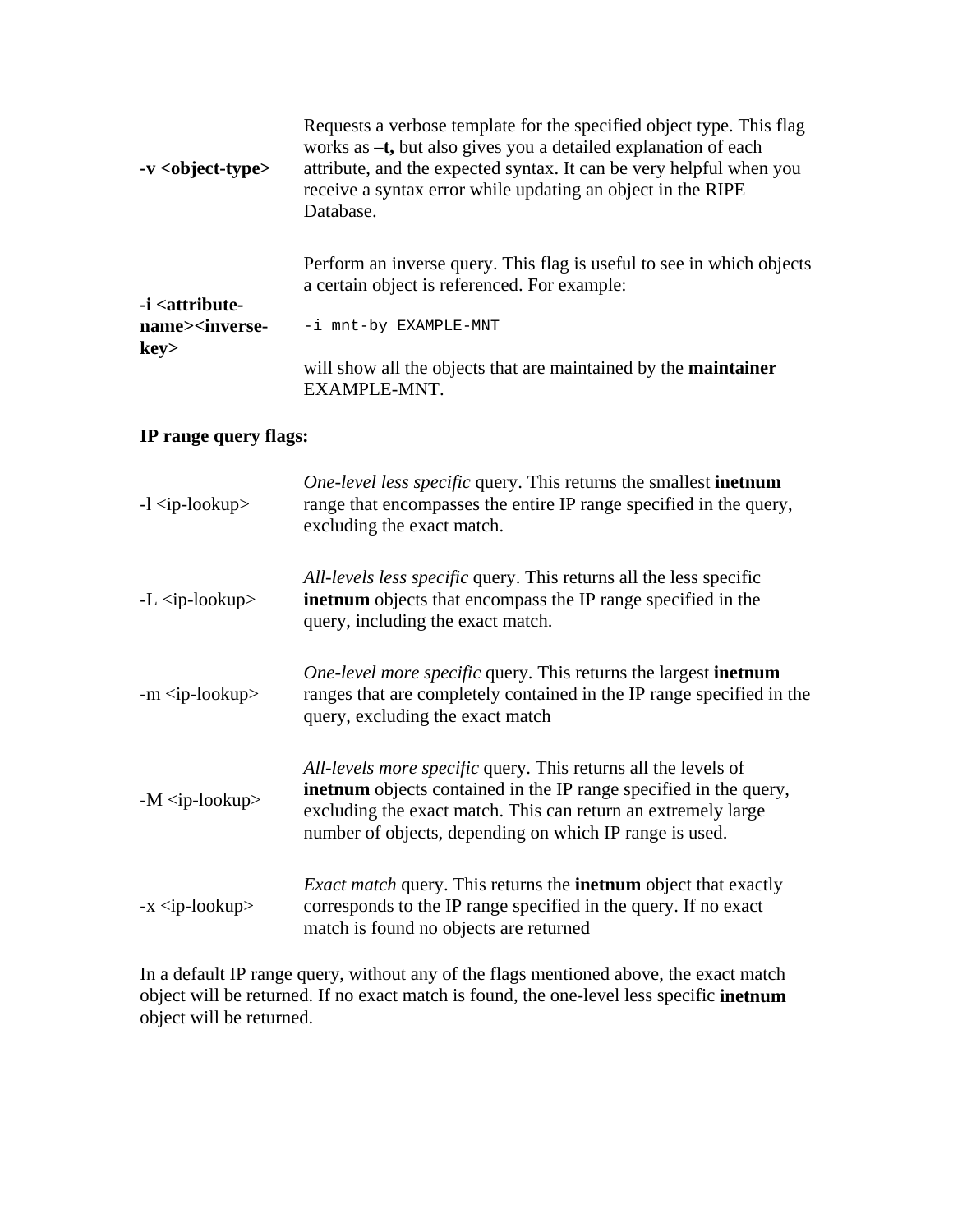<span id="page-34-0"></span>To see a full list of all the flags that you can use when querying the RIPE Database, enter 'help' in the query box:

**help**

## **5.0 Using the Production RIPE Database**

You should now have an understanding of the basic concepts of the RIPE Database and be able to maintain your own data and perform queries. This section explains the differences between the TEST Database and the RIPE Database.

For the RIPE Database:

1. Queries use a different search tool: <http://www.ripe.net/whois>

2. For queries using a whois client, connect to the server: *whois.ripe.net*

*whois -h whois.ripe.net <query-text>*

3. In *webupdates*, select RIPE Database as the source (default), by using the **[Select Source]** option:

#### **Select Source**

#### **Current Configuration:**

| Source:       | RIPE                               |  |
|---------------|------------------------------------|--|
| Update Url:   | http://www.ripe.net/syncupdates    |  |
| Query Host:   | whois.ripe.net                     |  |
| Query Port:   | 43                                 |  |
| Query Url:    | http://www.ripe.net/fcgi-bin/whois |  |
| RIPE Database | Select Update Source<br>▼          |  |

4. You should send e-mail updates for the RIPE Database to  $\langle \text{auto-dbm@ripe.net} \rangle$ .

5. Objects in the RIPE Database use RIPE for both the "source:" attribute and the suffix appended to "nic-hdl:" attributes.

6. When creating your **mntner** object in the RIPE Database, use RIPE-DBM-MNT for the "referral-by:" attribute.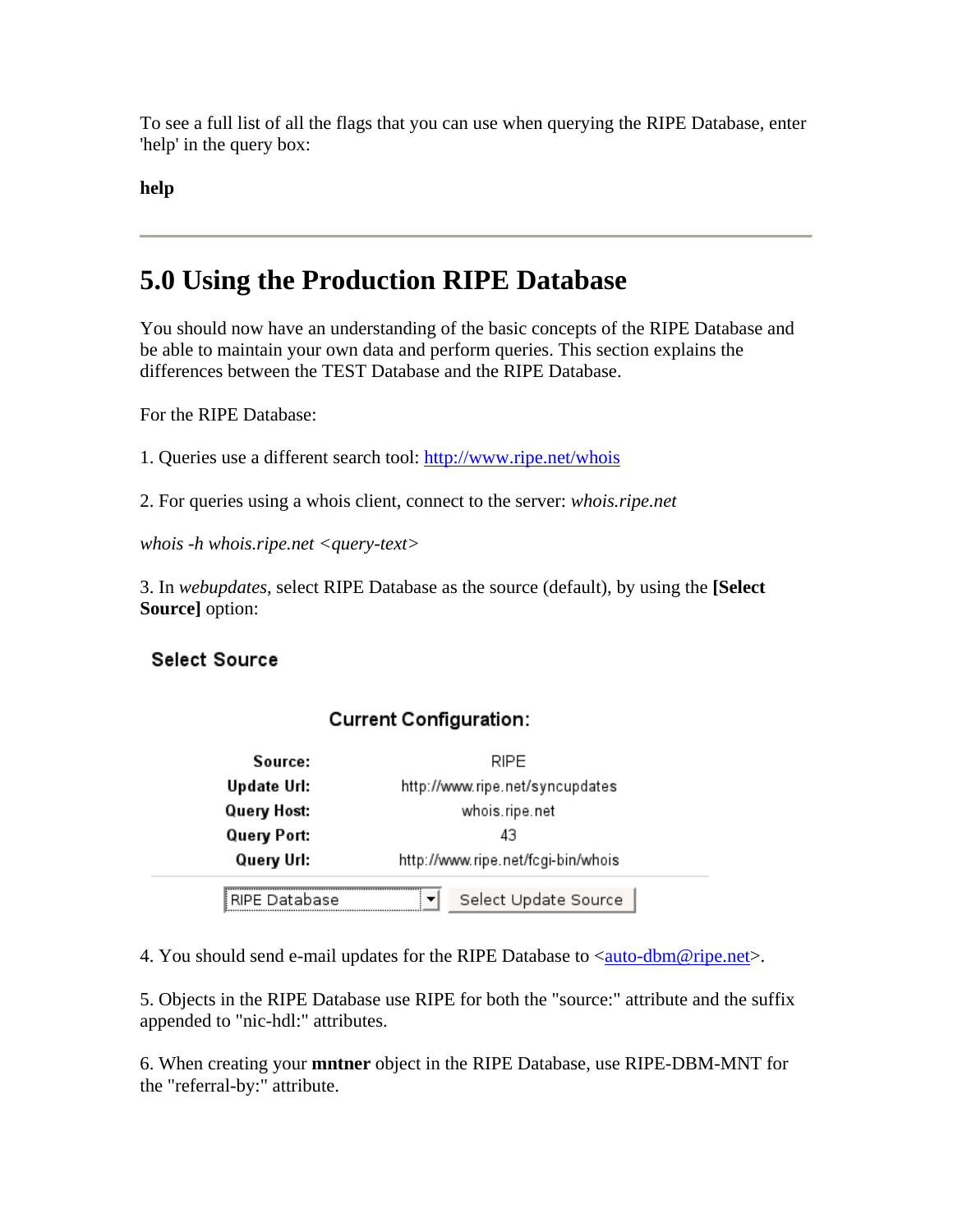<span id="page-35-0"></span>7. You cannot create **inetnum** objects in the RIPE Database unless you have received authorisation from the LIR that holds the responsibility for that address range.

## **6.0 Where to Learn More**

The following resources are available to help you use the RIPE Database.

## **6.1 Help**

A query for "help" will return a full list of all of the 'flags' that you can use when you query the database.

help

While we covered some of these in this document, there are many others.

To receive detailed information about an object type and all of its attributes, query for:

-v <object-type>

## **6.2 Database FAQ**

The Database Frequently Asked Questions (FAQs) are available at: <http://www.ripe.net/info/faq/db/index.html>

We frequently update this page with helpful information based on the needs of users and new features offered by the software.

#### **6.3 RIPE Database Documents**

The definitive source of information for the RIPE Database is the database area of the RIPE Document Store: <http://www.ripe.net/ripe/docs/database.html>

Here you can find the latest versions of the RIPE Database Reference Manuals [\[1\]](#page-36-0) [\[2\],](#page-36-0) which contain detailed information about all of the topics covered in this guide, as well as other relevant documents covering how to use the RIPE Database.

## **6.4 LIR Training Courses**

The RIPE NCC provides training for Local Internet Registries. You can find more information about this at: <http://www.ripe.net/training/>